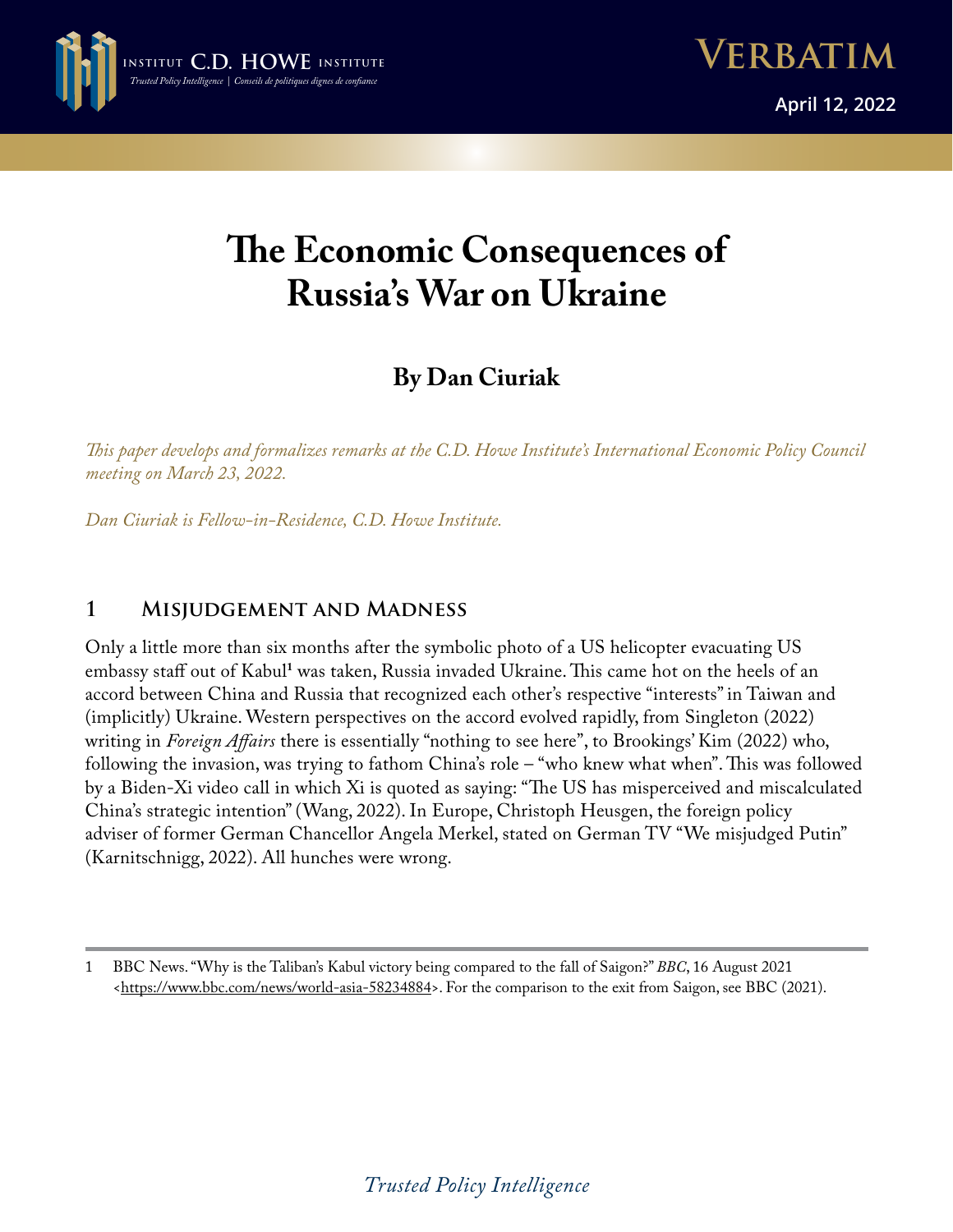The extent to which long-held judgements have been shell-shocked by this event is attested to by the slew of commentaries following the invasion on the theme "everything has changed":

- From the US-based Wilson Center: "Why Putin's War on Ukraine Will Change Everything" (Kusa, 2022);
- From Brussels-based Carnegie Europe: "Russia's Invasion of Ukraine Changes Everythin" (Dempsey, 2022);
- From the UK's *New Statesman*: "We are in a different world now" (Cliffe, 2022); and
- From China's business press: "Political traditions and policy principles upheld for decades were overturned in just a few days as Russian bombs flattened cities in Ukraine … setting off profound changes to a world order that has been in place since the end of the Cold War" (Caixin Global, 2022).

Part of the shock is that the invasion is an anachronism – this atavistic war does not belong in our century. Russia's "special military operation" involves a 19th Century empire builder,**<sup>2</sup>** informed by a muse (Alexander Dugin) who believes the wrong side won WWII (Von Drehle, 2022), launching a 20th Century war of territorial expansion,**<sup>3</sup>** with mechanized destruction, bludgeoning cities with missiles and artillery behind a nuclear blackmail threat. All this has unfolded on a ground prepared by 21st Century disinformation mills,**<sup>4</sup>** and supported at home by a medieval bonding of church and state.

On the latter point, Vladimir Putin has articulated his view concerning the unity of Slavic peoples and Kyiv as the "mother of all Russian cities" (Putin, 2021), while Moscow Patriarch Kirill has denounced the "forces of evil" (the West) "struggling against the unity of two Slavic peoples" (one of which, of course, is fighting tooth and nail against that forced assimilation, which it considers cultural and national genocide):

"This show of loyalty completes the rapprochement between the Orthodox Church and the Kremlin that has been underway since Vladimir Putin's return to the presidency in 2012. Employed to further a politics of conservatism, faith becomes justification for war" (*Le Monde Diplomatique*, 2022, commentary to a reprint of Llobet, 2018).

This is a reminder that not all the world lives in the  $21<sup>st</sup>$  Century. It may be that the major conflicts of the 21st Century will be over technology and the economic rents that flow to the new general purpose technologies built on big data, machine learning and artificial intelligence (Ciuriak, 2020). However, not everyone has moved on from dreams of territorial expansion, even if there's no money in it (unlike during Tsarist times when land was the source of wealth and power, or during the  $20<sup>th</sup>$  Century, when petrostates made Oligarchs rich). By the same token, when the world is unmoored from rational behaviour, it becomes analytically intractable. Which makes this particular war almost unfathomable.

<sup>2</sup> As Mearsheimer (2015) describes Vladimir Putin. On Putin's dream of restoring the Russian Empire built by the Tsars, see Kalb (2022).

<sup>3</sup> On Putin's openly stated goals to create a "Greater Novorossiya" – a territory on the Black Sea coast stretching from Donbass in the East to Crimea in the West, see Basora and Fisher (2014): and Talant (2022).

<sup>4</sup> On Russia's demonization of Ukraine, see Popken and Cobiella (2017). On the information and influence war aimed at the United States, Sullivan (2022), quoting Fiona Hill, a former presidential aide: "And now, after a few years of their [former US president Donald Trump and Fox News host Tucker Carlson] apologetic rhetoric on behalf of Russia, Putin "has got swaths of the Republican Party" and "masses of the U.S. public saying, 'Good on you, Vladimir Putin,' or blaming NATO, or blaming the U.S. for Russia's invasion of Ukraine."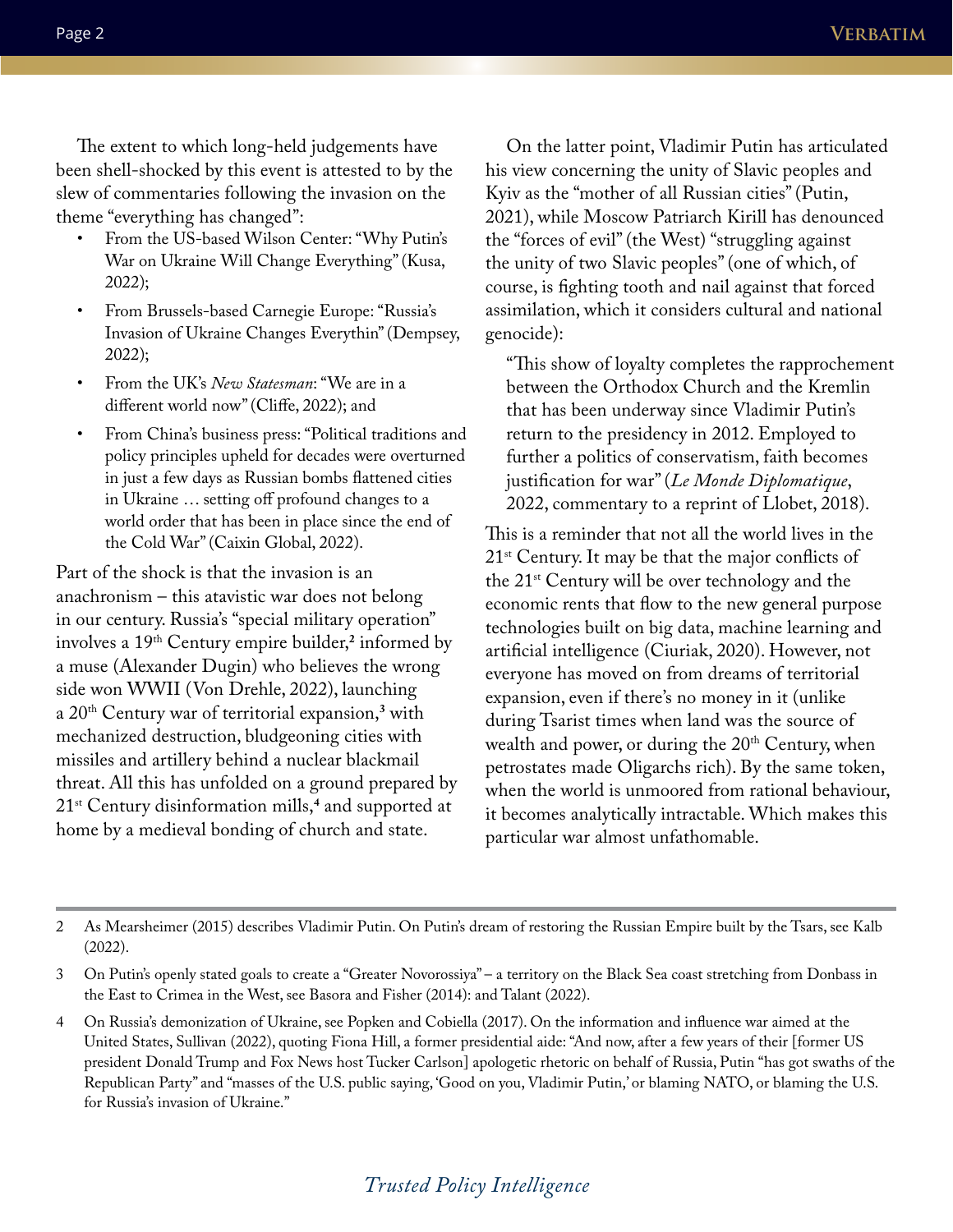#### **2 Junk Bonds and Implications**

#### *2.1 Immediate Reactions – a Watershed Moment*

An immediate consequence of the invasion was to set into sharp relief that the international institutional framework created to prevent wars of territorial expansion has self-evidently broken down with the transition to a multipolar world. The United Nations has not intervened as it did in Korea, notwithstanding an overwhelming condemnation of the invasion, just as it failed to intervene in the first of Russia's invasions of Ukraine in 2014. The nuclear powers that guaranteed Ukraine's territorial integrity in exchange for giving up its nuclear weapons (the Budapest Memorandum**<sup>5</sup>** ) have failed to honour their word. One of those, Russia, is the party violating Ukraine's territorial integrity; the other two, the United States and the United Kingdom, have not intervened. If word is bond, the words of the incumbent institutional framework and its architects now have junk bond status (this was already grasped following Russia's invasion of Crimea in 2014. (Yost, 2015).

The implications have not been lost on other nations facing Russia: under a striking headline, "Defeated Axis Powers Germany and Japan Rearm After Ukraine Invasion," Chrysopoulos (2022a) reports on both German and Japanese moves to rearm.

Germany recalculated things very quickly, with Chancellor Scholz pronouncing a "Zeitenwende," or watershed moment (Schmies, 2022). This was

followed by announcements of Germany's intent to buy 35 new F-35 fighter jets from the United States, as well as 15 additional Eurofighters for electronic warfare,**<sup>6</sup>** and a commitment to longer-term development of the Franco-German-Spanish Future Combat Air System (FCAS), which is slated to come into use in 2040 (Hille, 2022). Germany's defence budget was boosted to €100 billion in a special session of the Bundestag on Germany's response to Russia's invasion on the 27th of February (Deutsche Welle, 2022). While Germany had increased its defence spending and issued a new white paper on collective security following Russia's annexation of Crimea, the new moves have been described as "nothing less than a revolution" in German military policy (Major and Mölling, 2022).

For its part, Japan, which is already rated as the fifth largest military power in the world (Chrysopoulos, 2022b), moved rapidly to join western sanctions, has lodged diplomatic protests over unannounced naval manoeuvres by the Russian navy in the disputed Kiril islands (Ryall, 2022), and scrambled air force jets after an intrusion by a Russian helicopter into Japanese air space; moves that are interpreted as Russian sabre-rattling. Japan is expected to completely overhaul its posture on Russia in its National Security Strategy review due later this year, from "opportunity" to "threat" (Agence France-Presse, 2022a).

5 United Nations. 1994. "Memorandum on security assurances in connection with Ukraine's accession to the Treaty on the Non-Proliferation of Nuclear Weapons." *United Nations Treaty Collection* [<https://treaties.un.org/Pages/showDetails.](https://treaties.un.org/Pages/showDetails.aspx?objid=0800000280401fbb) [aspx?objid=0800000280401fbb](https://treaties.un.org/Pages/showDetails.aspx?objid=0800000280401fbb)>.

<sup>6</sup> The Eurofighter features electronic countermeasures systems to jam airborne and ground-based radar systems and warn its pilots of missiles attacking it; see Eurofighter (2019).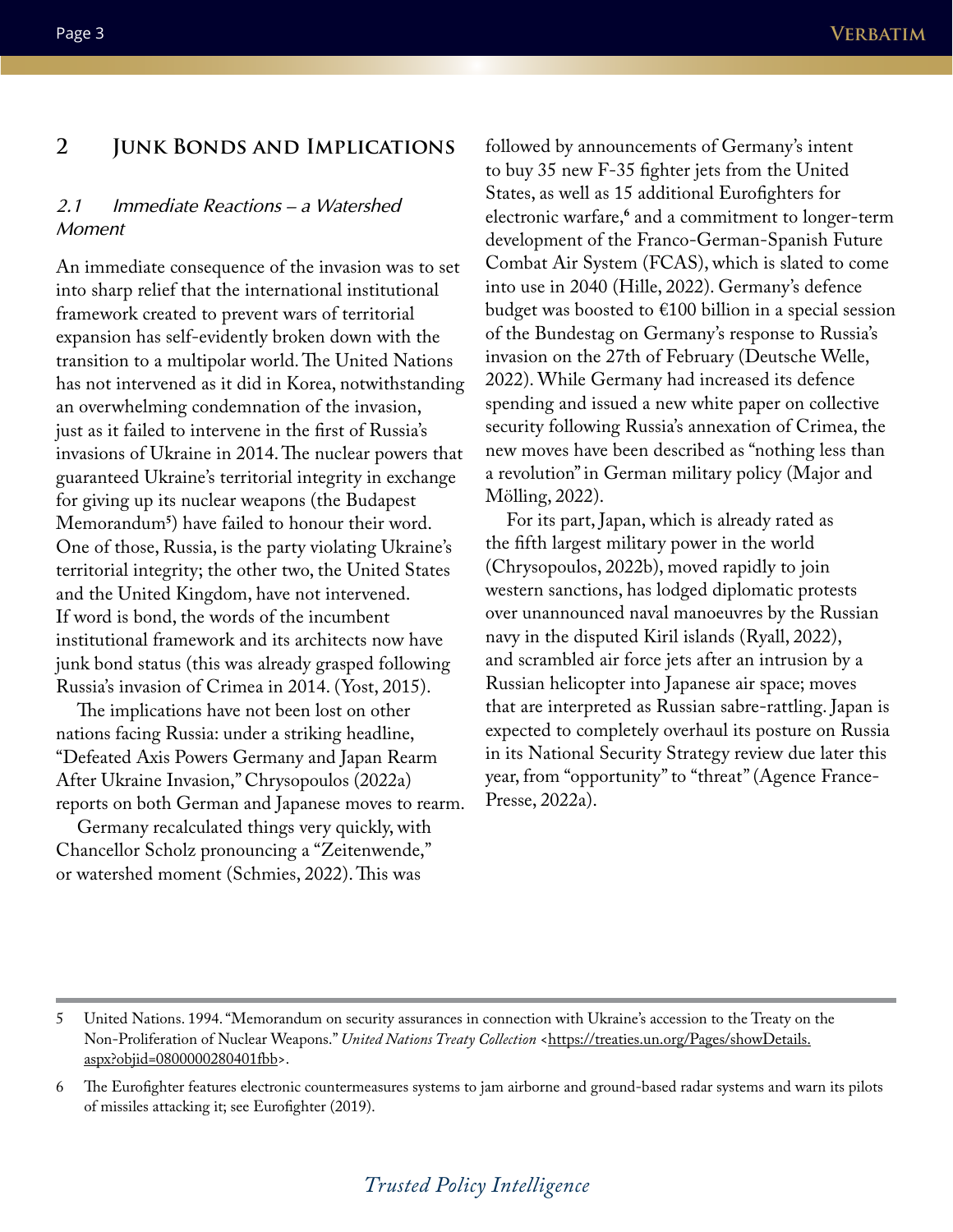#### *2.2 Security Relationships and Economic Integration*

A review of the literature suggests that a profound change in security relationships has significant implications for international economic relationships.

A Rand Corporation study commissioned by the US Air Force on the impact of US security commitments concluded that a doubling of US personnel commitments could increase US bilateral trade by as much as 15%, depending on the service, while a doubling of treaties could expand US bilateral trade by 34%. The study also concluded that US personnel commitments and number of treaties had a strong positive effect on overall global trade (Egel et al., 2016). Haim (2016) similarly finds that largescale security structures ("alliance communities") are important predictors of economic relations between states, including trade and investment links. Meanwhile, Long (2008) concludes that both violent armed conflicts and expectations of domestic or interstate conflict are negatively correlated with bilateral trade levels.

At the firm level, Ramcharran (1999) provides empirical evidence on the role of perceived country risk on multinational firm investment decisions. Similarly, Busse and Hefeker (2005) find that political stability is a highly significant determinant of FDI. The direct threat of nationalization of international businesses in Russia that comply with sanctions (Whalen, 2022) underscores the increased country risk for Russia. The preliminary OECD analysis of the impact of the war calibrates the increase in the country-risk premium for Russia at 1,000 basis points; for Ukraine about 500 basis points, with spillover effects on other emerging markets (OECD, 2022). This is consistent with the increase in the Russian Central Bank's policy rate from 9.5% to 20% to reflect the changed external conditions (Ostroff, 2022a); interbank lending rates in Russia rose by

even more as the spread over the policy rate widened (Ostroff, 2022b). Bond rates rose by less (220 to 250 basis points) following re-opening of trading, but this was not reflective of market conditions given Central Bank purchases: a portfolio trader was quoted as saying "There's no longer a market in Russia" (Karunungan and Carson, 2022).

The war also raises country risk for China indirectly. Firms must now consider China's postinvasion reaffirmation of its "no limits" partnership with Russia, and its expression of "sympathy and support" for Russia's security demands even as the latter violates the sovereignty of a much smaller country, while hiding behind a nuclear shield, which undermines Beijing's claims to neutrality and defence of state sovereignty (Kim, 2022). The era of China's "peaceful rise" ended on 24 February 2022; that is a material change in its risk profile.

Generally, we can conclude that the much-discussed movement from a unipolar to a multipolar global order with the relative decline in US power (set in new and sharp relief by the US exit from Afghanistan), in conjunction with a significant increase in the real and perceived risk of conflict caused by the Russian invasions of Ukraine, should have an overall dampening effect on global trade and a sharper negative impact on trade across security divides. This inevitably entails a consequential loss of efficiency gains from specialisation, economies of scale, and the diffusion of information and know-how (OECD, 2022: 6). The role of *alliance communities* is particularly important since, even in the absence of formal dyadic (i.e., bilateral) security treaties, being within such a community has relatively stronger impacts on trade and investment than direct dyadic treaties. Insofar as causality runs from trade to peace (as per the tradepeace hypothesis; see, e.g., Polachek and Seiglie, 2007), the reduction in trade and investment across the more pronounced security divides also works to increase the possibility of conflict.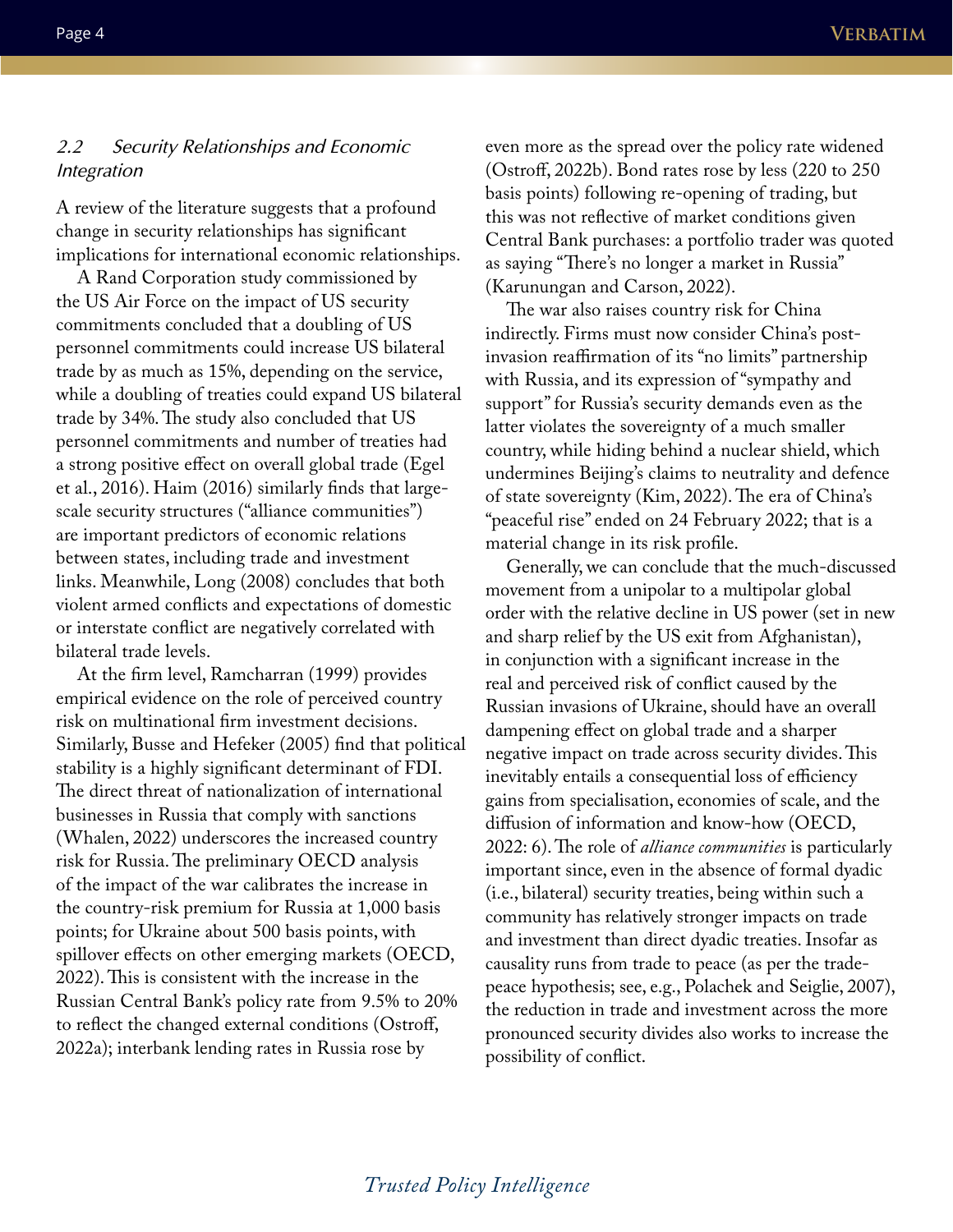#### **3 Economic Costs**

Russia, Belarus, and Ukraine were expected to comprise an economy with GDP of about US\$2 trillion in 2022 (about the size of Canada's economy in 2021) before the invasion, or almost 2% of the US\$100 trillion global economy (IMF, 2021); together they accounted for a similar percentage of global trade.

For Ukraine, the economic consequences of the current war are, of course, catastrophic. Ukraine faces a massive economic contraction due to the combination of: destruction of Ukrainian economic infrastructure; trade blockade (see below); and workforce decline due to military enlistment, war casualties (in the tens of thousands), and mass dislocation of households (an estimated 10 million, or one-in-four Ukrainians is now displaced, including about 3.5 million who have fled abroad). In the first month of the war, half of Ukrainian businesses shut down completely, while the other half is operating well below capacity; some 90% of the country's population could fall below the poverty line (UNDP, 2022).

For economic activity, the most recent IMF guesstimate placed the expected decline in GDP at up to -35% in real terms based on evidence from previous wars with a similar scale of destructiveness (Elliott, 2022).**<sup>7</sup>** Ukraine's Economy Minister Yulia

Svyrydenko upped this to -55% or US\$112 billion (Agence France-Presse, 2022b). Compared to an IMF-forecast US\$23 billion gain, this implies a swing of -US\$135 billion.

Russia also faces a steep contraction given supply chain disruptions from border closure, shipping companies exiting the Russian market (see below), and the shutdown of airspace (which interrupts the supply of high-value, time-sensitive airborne cargo from the west). Added to that are a collapse of business and consumer confidence, an exodus of FDI (over 400 international firms have closed shop or suspended operations in Russia (Sonnenfeld and Tian, 2022; Sonnenfeld et al., 2022), and an exodus of young people, many of them closing up businesses and moving abroad to start over.

As regards the GDP implications, preliminary estimates of the negative impact in real terms range from an IMF estimate of -7%, to JP Morgan's -12.5%, to the Institute for International Finance's -15% (Liesman, 2022). Tacking on the steep devaluation of the rouble (on the order of -25% (see, e.g., Daniel, 2022), and treating this as a real exchange rate depreciation,**<sup>8</sup>** the Russian economy could shrink by as much as 40% in US dollar terms in 2022. Since the IMF had forecast a gain of US\$56 billion for Russia in 2022, this represents a negative swing of US\$715 billion.

7 On the economic costs of a magnitude 7 war, which the Russian invasion constitutes for Ukraine, see Thies and Baum (2020). Their estimates suggest wars of this scale reduce per capita GDP by 16 to 24%.

8 The market exchange rate for the rouble has fluctuated over a very wide range since the invasion, falling very steeply then recovering much of the ground, supported by strong intervention by the Russian authorities. The equilibrium rouble exchange rate must be considerably lower post-invasion than pre-invasion for several reasons. First, the terms of trade for Russia have worsened: (a) it is selling its oil at a discount and faces higher transportation costs as shippers are turning off their transponders to avoid identification as they sell into particular markets; and (b) it is facing much higher tariffs abroad, part of which will be absorbed by Russian exporters in the form of lower prices. Second, the exodus of elite talent (discussed further below) represents a write down of Russia's human capital stock and thus of its economic potential. Third, it is making a heavy investment to acquire an asset that it is destroying in the process; this is a very bad investment that reduces the net worth of the enterprise (Russia) that is making it. If the rouble's pre-invasion exchange rate against the US dollar of about 83 was roughly its equilibrium value, a short-term return to that level because of intervention by the central bank would make the rouble unsustainably over-valued.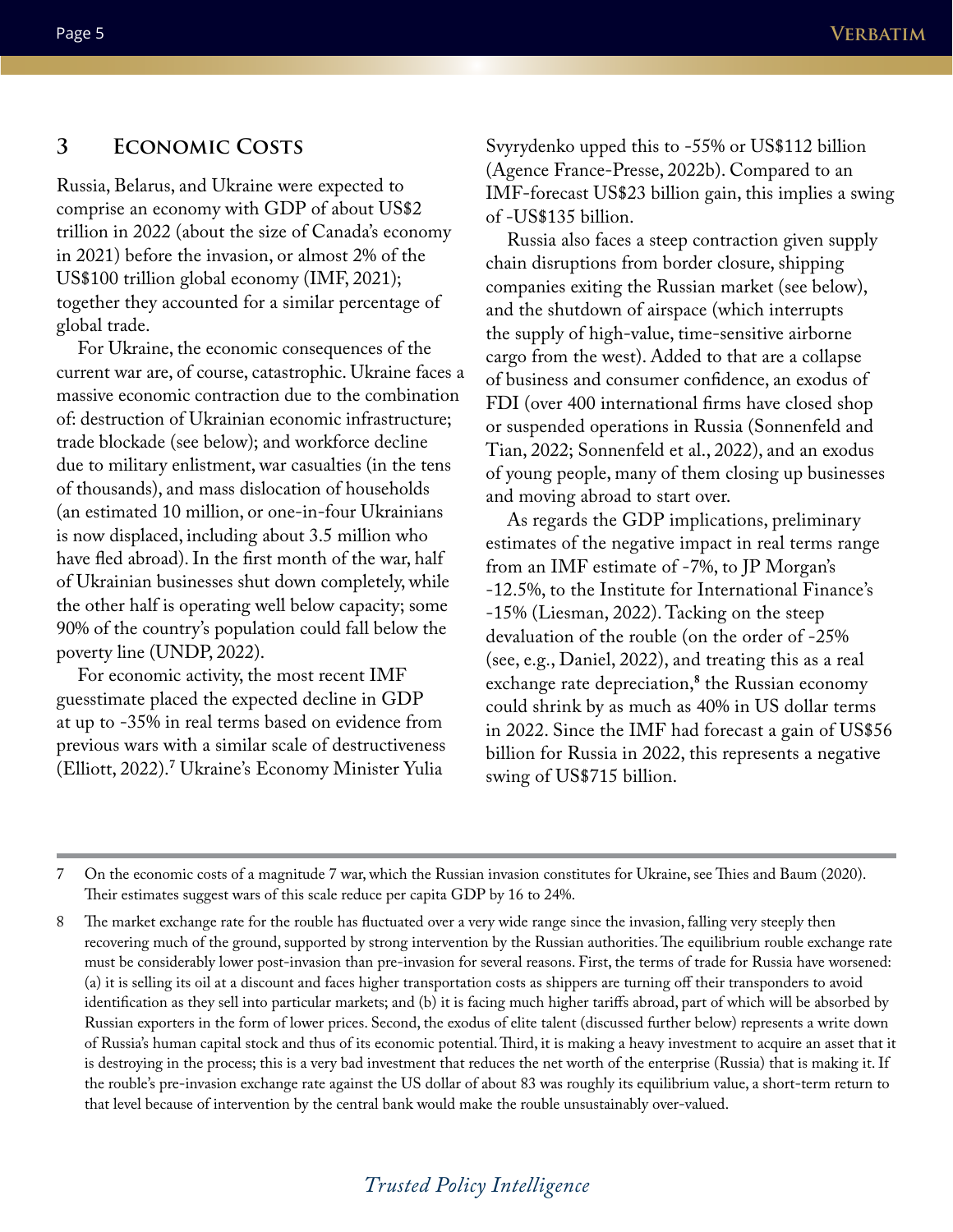Belarus will not be spared and will likely experience a similarly heavy decline as Russia. The swing from a forecast gain of US\$5 billion to a 40% decline amounts to a US\$31 billion difference.

The value of GDP of the three economies in US dollar terms would, on these assumptions, swing down by about US\$880 billion.

For the rest of the world, a reduction in growth is being mooted, given the supply chain disruptions, sharply higher energy and food costs, higher interest rates, and reduced business and consumer confidence. Let's pencil in a reduction in global growth prospects outside of the Ukraine-Russia-Belarus group of 0.5%. For the US\$100 trillion global economy, this would be equivalent to a loss of US\$500 billion. The actual negative impact could be much greater. The European Commission's forecast for EU27 growth released in early February 2022 called for 4% growth (European Commission, 2022). Since the invasion, a recession is not being ruled out for Europe (McKinsey, 2022). This would represent a swing of about -US\$700 billion in the EU alone.

To this must further be added the impairment of corporate assets. Stocks on the Moscow Exchange (MOEX) sank by 33% the day after the invasion, an indication of market views of the economic implications of the war. Notably, MSCI, a division of Morgan Stanley that manages various indexes used by portfolio investors, declared the Russian market to be "uninvestable" following the invasion and removed it from its global indexes (Associated Press, 2022). Where things finally stand will come into sharper focus when companies report the impairment of their assets, both tangible and intangible (impairment must be reported annually; see, e.g., Fujita, 2022, for KPMG's guidance). The Russian equity market capitalization as of January 2022 was estimated at US\$773 billion (Associated Press, 2022). A one-third write-down is a loss of about US\$260 billion.

This could be dwarfed by the write-down of the value of European corporate assets as a whole.

| Table 1: Summary of Economic Costs of the War |                      |
|-----------------------------------------------|----------------------|
| <b>Source of Cost</b>                         | <b>US\$ Billions</b> |
| Value of GDP (Ukraine, Russia, Belarus)       | 880                  |
| Value of GDP (Rest of World)                  | 500                  |
| Material Damage (Ukraine)                     | 210                  |
| Value of Corporate Assets (Russia)            | 260                  |
| Value of Corporate Assets (EU27 + UK)         | 150                  |
| Total                                         | 2,000                |

Source: Calculations by the author.

The market capitalization of the top six European exchanges as of January 2021 was about US\$15 trillion (Statista, 2022). European markets went into a steep decline, falling about 20% from their January highs to close to record lows compared to US stocks (Secker, 2022). Some of this is structural, reflecting reduced long-term growth potential in Europe from the now sharply higher security divide on its Eastern flank – a new "iron curtain" that has descended between Russia and the rest of Europe. By how much is guesswork for the moment; if it is even 1% lower, that represents a write-down in the value of European corporate assets of US\$150 billion.

To this must be added the cost of physical damage to Ukraine's infrastructure and buildings – Ukraine's Economy Minister Yulia Svyrydenko placed the current infrastructure damage at US\$119 billion and counting, plus damage to private property, including housing, of US\$90.5 billion (Agence France-Presse, 2022b).

Summing up these admittedly very notional and conservative estimates, we arrive a figure of about US\$2 trillion (Table 1). Putin's war is very expensive for the world.

Finally, there are the human costs, which defy easy calculation, but are clearly enormous. Death, injury, displacement from homes and work, the trauma of war, and the emotional stress for hundreds of millions who are outside the warzone, but exposed to its brutality in their news feeds. Some back-of-the-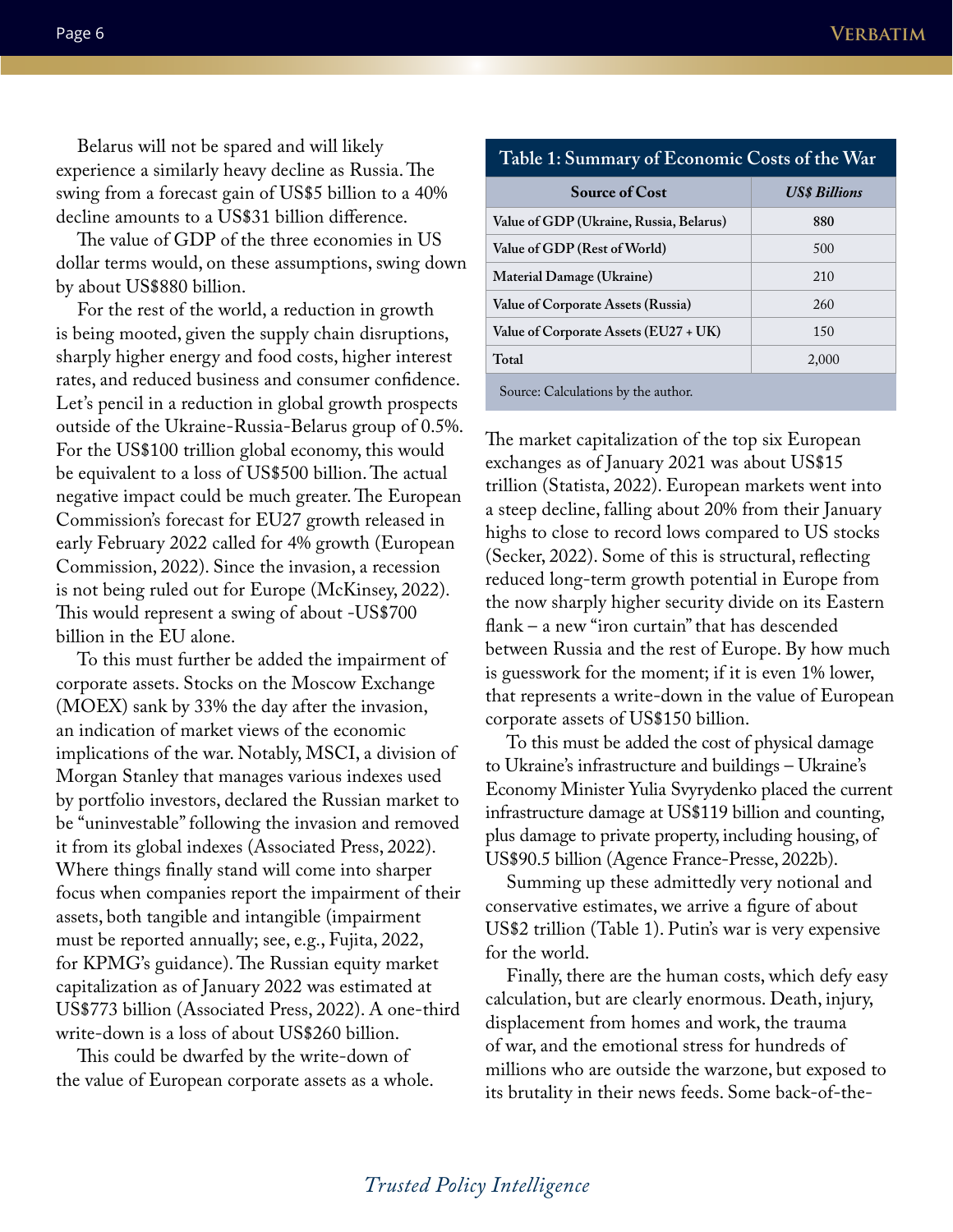envelope calculations hint at the enormity of these human costs.

While, to an individual, life is priceless, governments do put a value on a statistical life (VSL). Methods vary by country; different methodologies yield very different results; and the estimates also vary widely for different regions, with higher VSLs for wealthier countries. A meta-analysis of VSL studies conducted for the OECD by Biausque (2012) found a mean VSL converted to 2022 US dollars on the order of US\$4 million (excluding high and low estimates). For Poland, which is reasonably representative for Eastern Europe, the estimate was about US\$1 million in 2022 dollars.

- It is likely that ca. 25,000 lives that have already been lost in this war, including combatants and civilians; this places the VSL lost at ca. US\$25 billion and counting.
- Heavy stress shortens life expectancy by 2.8 years by one estimate (Härkänen et al., 2020). PTSD is known to shorten life expectancy of soldiers (Elder et al., 2009) and many refugees also suffer from lifeshortening war-related PTSD (Buhmann, 2014). It is thus not unreasonable to conclude that even those who survive a brutal war will lose years of their life. On the back of the envelope, 44 million Ukrainians losing 2.8 years = 123 million years of life lost. Given a median life expectancy in Ukraine of about 30 years (median age = 41; life expectancy = 71), this yields 4 million statistical lives lost for a foregone VSL of US\$4 trillion.
	- We can also do the calculation for the EU27. If we assume that the 447 million citizens in the EU27 experience just 1% of the stress of those directly exposed to the war – for example, due to the stress generated by newly aroused fear of nuclear war and the no-longer-negligible risks of Russian invasion of EU member states openly discussed on Russian media – and take into account the EU VSL of US\$4.8 million in 2022 dollars (based on Navrud and Lindhjem, 2011, estimate of median EU27 VSL, converted to US\$ at 2022 prices), the comparable calculation = US\$1.5 trillion.

And what about the investment that people make in their homes and communities from which they are uprooted? Assuming people invest several times annual household earnings in their homes, the loss to the 3.5 million Ukrainian refugees abroad who have abandoned theirs would be on the order of some US\$40 billion.

Even without an exhaustive calculation, the human cost of this war can be seen to be a sizeable multiple of the purely economic damages. But as mentioned, this is just estimation; life is priceless.

#### **4 Trade Implications**

As Putin's two-day war continues into its second month, trade is disrupted through three principal mechanisms:

- the shutdown of Ukraine's exports;
- spiking costs of trading with Russia, in terms of disrupted container flow, higher insurance costs, and substantially increased logistics costs at borders; and
- sanctions on Russia, which bite in multiple ways, including the shutdown of airspace, which eliminates airborne cargo.

Overall, Russian import volumes for the week of 2-8 March were 40% below the level recorded in the week of 16-22 February immediately before the war (Reuters, 2022a).

#### *4.1 Disruption of Ukraine's Exports*

Ukraine is a major wheat exporter accounting for about 10% of global wheat supplies and about 50% of global sunflower seed oil. Nearly 80% of Ukraine's grain exports are shipped through the Black Sea ports. Ukraine is also an important exporter of such metals as nickel, copper, and iron and is a manufacturer of key supply chain inputs into computer microchips, such as palladium, platinum, and neon. About 90% of neon, which is used for chip lithography, originates from Russia, and 60% of this is purified by one company in Odesa (Schiffling and Kanellos, 2022).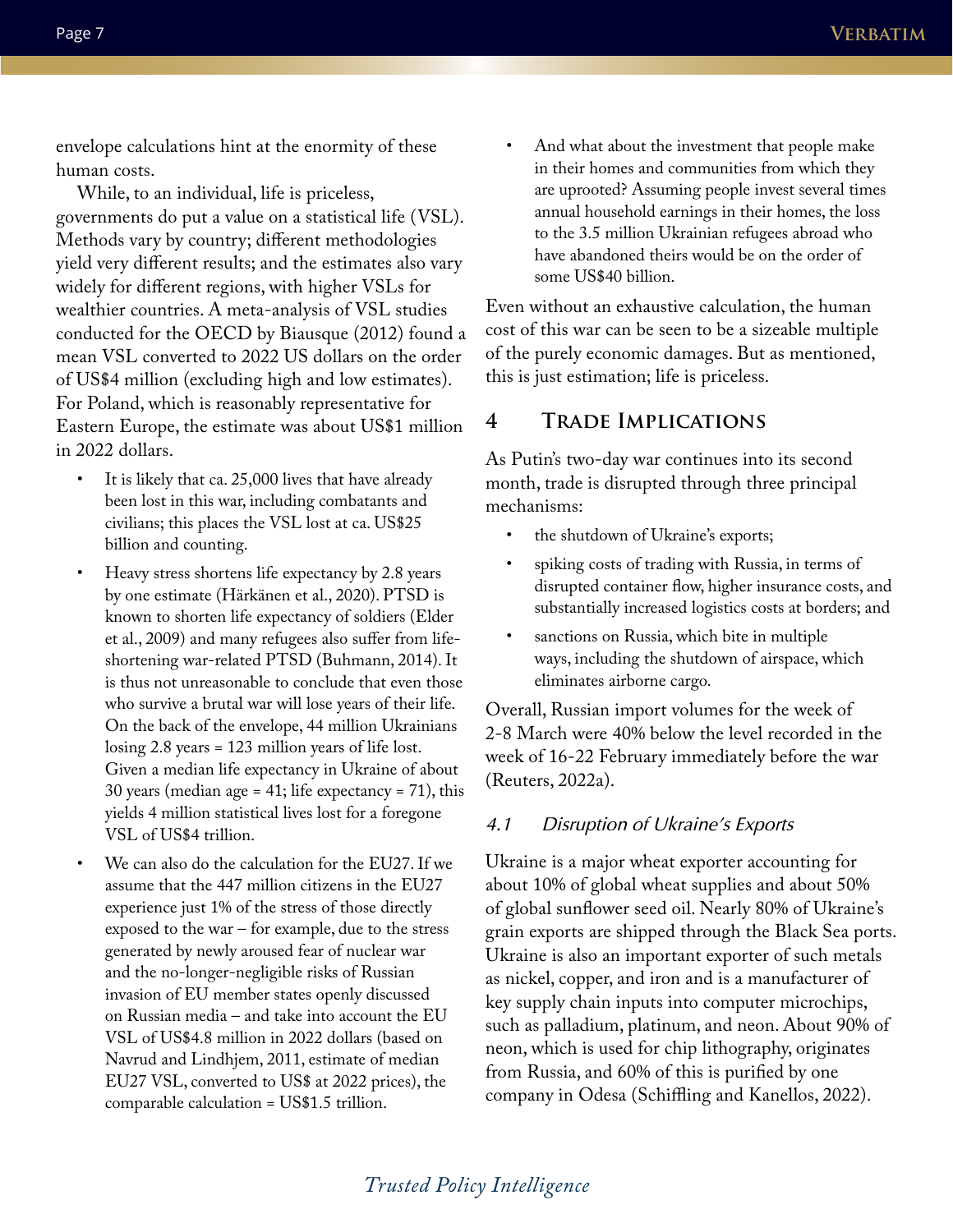One of the key companies in the supply chain for developing vaccines was shut down in Kyiv, even as new waves of COVID-19 build. Ukrainian ports have been closed by the Ukrainian military with approaches mined and are under attack by Russian forces. Even if a corridor were provided, insurance would be either prohibitively expensive or unavailable to sustain a voyage (Graham and Pe'er, 2022). Meanwhile, rail traffic has been diverted away from Ukraine because of the risks.

#### *4.2 Spiking Trade Costs*

While Russia's industrial and agricultural production has not been impaired by the war, its trade has been disrupted as the result of businesses exiting the Russian market, even when sanctions are not in place.

One factor is insurance costs: for example, insurance premiums on shipping have gone from preinvasion rates of 0.025% to as high as 5% (Graham and Pe'er, 2022).

A related factor is logistics costs. Several major shipping companies – Maersk, MSC, Hapag-Lloyd, and Ocean Network Express – halted service to Russia because of operational difficulties, including delays and detention of cargo by customs authorities checking for sanctioned items in cargo heading to Russia (Almendral, 2022). One consequence is a disruption of established patterns of container flow: a lack of containers flowing into the Russian market translates into a lack of containers to ship Russian exports to countries still doing business with it. Notably, Maersk pulled completely out of the Russian market and is seeking to extract some 50,000 containers stranded in Russia and to liquidate its assets (Reuters, 2022b). Maersk accounted for onethird of the container traffic in Russia (Rytvinskaya, 2022). As the aphorism goes, amateurs talk strategy; professionals talk logistics.

There is also the effect of being shamed for participating in the Russian market – and being shunned by investors. For example, a list of US

companies indicating whether they have exited Russia or chosen to stay has been published by the Yale School of Management (Sonnenfeld et al., 2022). As noted by Sonnenfeld and Tian (2022), the day the list came out, "many of the companies we identified as remaining in Russia saw their stocks drop 15% to 30%, on a day where the key market indexes fell only two to three percent." Meanwhile, the list of prominent companies exiting the market has provided management in other companies with a benchmark to present to their Boards. As Graham and Pe'er (2022) put it, "The costs of trading with Russia are simply too high – both optically and literally."

#### *4.3 Sanctions*

The effectiveness of sanctions in influencing state behaviour is much debated; however, it is generally agreed that the sanctions imposed on Russia for its invasion are unprecedented in their breadth and force (Mulder, 2022; Spisak, 2022). Western sanctions include inter alia:

- restrictions on export to Russia of high-tech components (which is one of the factors raising trade costs for non-sanctioned exports, as containers must be checked);
- suspension by some 15 members of the WTO of most favoured nation (MFN) status for imports from Russia (in Canada's case, this means that Canadian tariffs on imports from Russia rise to 35% across the board);
- a cancellation by Germany of Nordstream II, turning that investment into a white elephant; and restrictions on imports of Russian oil by the United States and the United Kingdom;
- a shut-down of airspace to Russian airlines (which cuts off the flow of time-sensitive high-value goods that typically choose air cargo, much of which is in the cargo holds of scheduled passenger airlines), and restrictions on Russian ships from using ports;
- a ban on foreign investment into the Russian economy;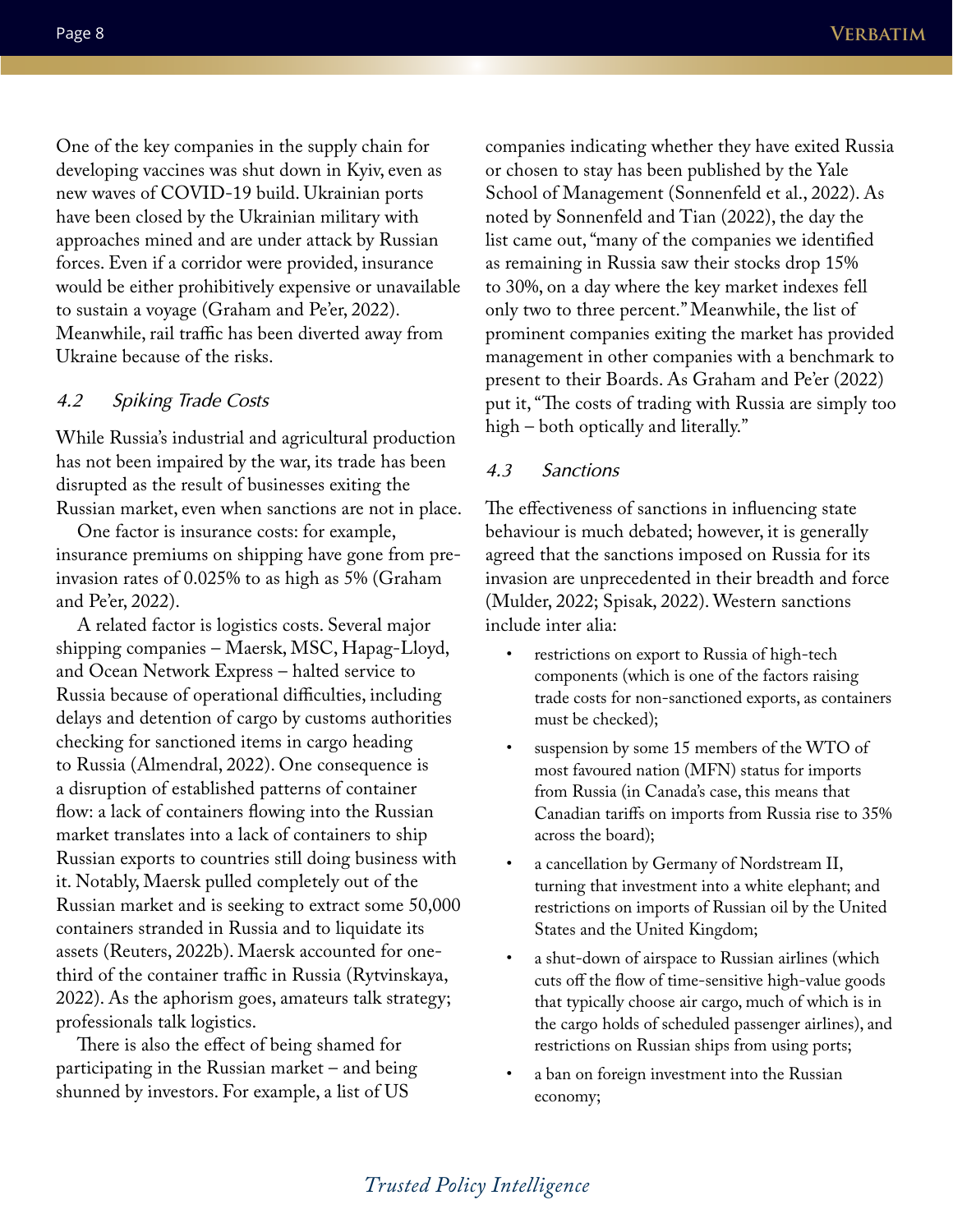- - a range of financial sanctions, including the freeze on some US\$400 billion of the US\$630 billion in foreign assets of the Central Bank of Russia – an unprecedented move – exclusion of several major state-owned Russian banks from the global interbank clearing system (SWIFT), a freeze on the assets of a large number of Russian and Belarussian banks, and a range of other restrictions on financial transactions involving Russian parties; and
	- seizure of the overseas assets of Russian oligarchs associated with Vladimir Putin.

While not all states are participating, it is notable that many Chinese companies are verifying that their business with Russia does not put them offside on Western sanctions that would expose them to secondary sanctions (Du and Wadhams, 2022).

Russia has, of course, responded with countersanctions of its own, including restrictions on exports of telecoms, medical, vehicle, agricultural, and electrical equipment, as well as some forestry products; freezing foreign portfolio investment in Russia; issuing a threat of nationalization of foreignowned businesses; and imposing a reciprocal ban on the use of Russian airspace and ports (Leggett, 2022). These measures compound the effect on trade of the measures taken against Russia, given the symmetric effects of trade restrictions on both exports and imports (Lerner Symmetry; Lerner, 1936).

#### *4.4 The Cumulative Effect*

The cumulative effect of the various measures is likely much greater than the sum of the individual components since, in a complex production ecosystem, the wide range of measures raises the probability of one or another of the elements in the supply chain breaking down, with cascading effects through the production system. Thus, whereas US tariffs and specific technology export restrictions had relatively limited impacts on China, the wider range of sanctions on a much thinner production ecosystem in Russia is likely to have much greater impacts.

### **5 Consequences of the War: Longer-Term Implications**

The short-term costs of the war are to be measured in the trillions of dollars. The dynamic effects will add to this considerably. There are no positive offsets.

For Ukraine, the longer-term costs are incalculable at the moment. Once again it faces invasion by those bent on empire: Putin's Russia follows in the footsteps of Nazi Germany and the Mongol Golden Horde. How it rebuilds and what that implies for its economic orientation will be determined by the outcome of the hostilities.

For Russia, while its Eurasian economy will reorient relatively quickly towards the East, the European part of its economy faces a very steep decline, cut off from its natural trading partners in Europe. With the exodus of its young, urban elite seeking to escape the war, the new repression, and the isolation imposed by the new Iron Curtain that has descended on Russia's western flank, the 21<sup>st</sup> Century economy that was developing will almost certainly wither. Volpicelli (2022) reports estimates from RAEK, a Russian technology trade group, that between 50,000 and 70,000 tech workers had already left Russia by the third week of March, and perhaps 70,000 to 100,000 more could leave in April. Armenia and Georgia are first stops for many as they seek to make new lives elsewhere (Arraf, 2022). Russia is at economic war with the West and that war will continue regardless of the outcome of Russia's kinetic war with Ukraine.

For Europe, Russia pulled a gun on it and Europe cannot unsee that. As Žižek (2022) writes:

Russian Foreign Minister Sergei Lavrov has gone so far as to suggest that the only comprehensive solution would be to demilitarize all of Europe, with Russia with its army maintaining peace through occasional humanitarian interventions. Similar ideas abound in the Russian press. As the political commentator Dmitry Evstafiev explains in a recent interview with a Croatian publication: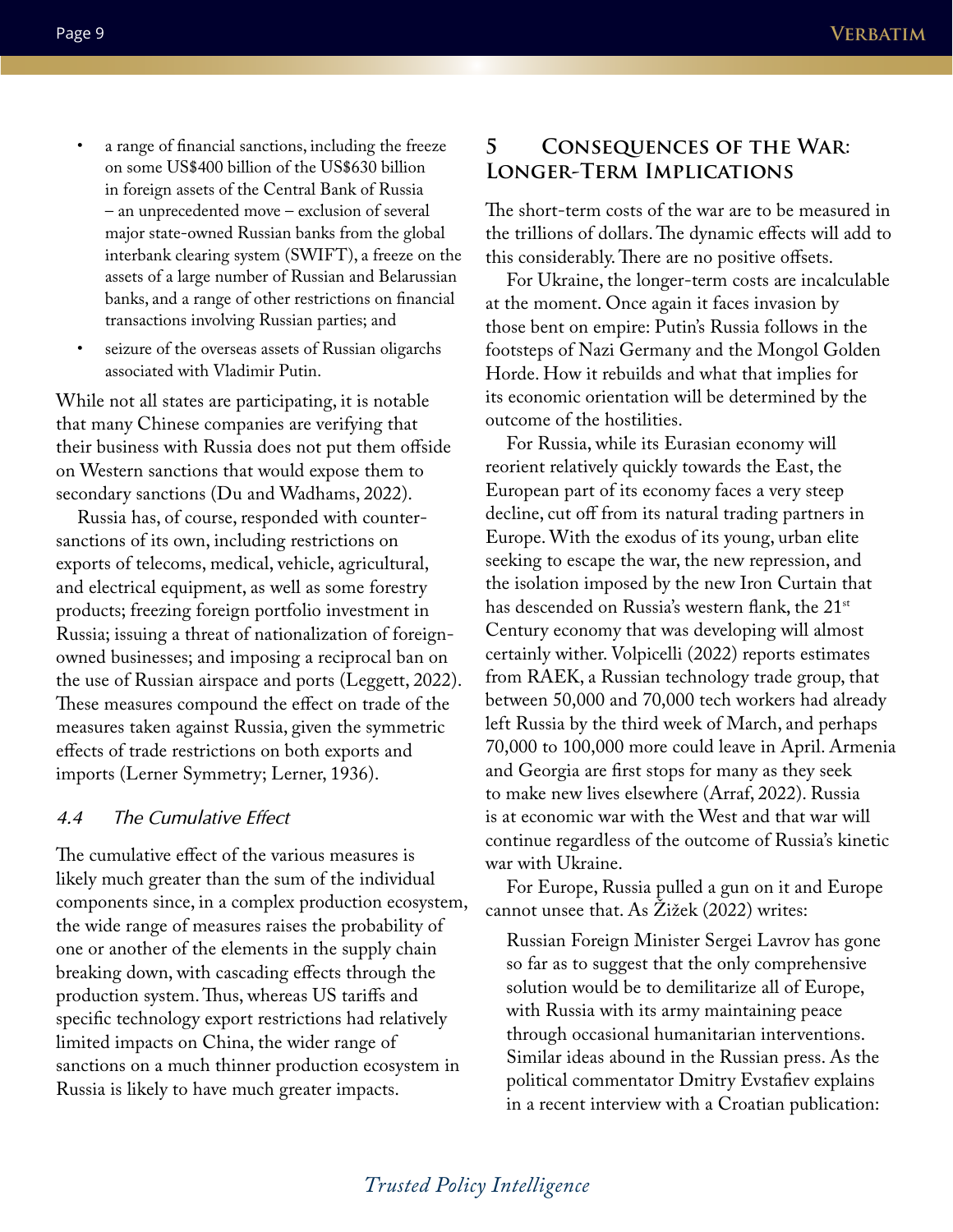"A new Russia is born which lets you know clearly that it doesn't perceive you, Europe, as a partner. Russia has three partners: USA, China, and India. You are for us a trophy which shall be divided between us and Americans. You didn't yet get this, although we are coming close to this.

Europe is as unlikely to accept "occasional humanitarian interventions" by Russia as Ukraine has been to greet Putin's "spetsoperatsiya" ("special military operation") forces with bread and salt. Exposure to weaponization of economic interdependence will be intolerable for Europe.

For China, the "no limits" pact has served to undermine the multilateral system that enabled its economic rise. While Beijing appears to be distancing itself to some extent from the appearance of its support for the war, a good part of the damage has already been done. Trade over the China-Europe Railway – a major part of China's Belt and Road Initiative – will continue but it will effectively end in Russia and Belarus. The indefinite loss of access to European markets means the overall volume on this line will plummet, making it effectively a heavily subsidized white elephant. Similarly, China's Polar Silk Road ambitions will likely end in Russia as well. China will find that, in Russia, it has acquired a second North Korea – and should hardly relish that fact – it already has one.

Insofar as one may use the metaphor of a "watershed" to describe the turn the world economy took when the Russian army invaded, the economic scenery on this side of the watershed looks significantly different from the side the world departed. Trade will be less multilateral and more regional. Security divides will be set in sharp relief – including in the digital domain. The lessons learned from the role of social media in preparing the ground for the war and influencing its progress will be translated into regulation; e.g., can democracies

continue to allow social media to be dominated by bots operating influence campaigns that sow division? Why not require platforms to verify that accounts are real people before they are empowered to post – licences are required to drive a car after all, and that is much less potentially damaging to society at large.

The international institutional framework created during the era of US hegemony will need to be reformed, repurposed, or replaced. Whether we are talking the UN, the WTO, or the various G-Xs. they simply do not seem to be fit for purpose, neither for the technological conditions of the  $21<sup>st</sup>$  Century economy, which incentivize a new "Great Game", nor for the geopolitical realities of the post-US hegemonic era, which have unleashed the anachronistic old "Great Game" now unfolding in Ukraine.

To the economic costs may be added the damage to global cooperation. Even as the world's attention was focussed on the reports from the battlefields in Ukraine, the temperature over both poles reached unimagined highs ("absurd" in the words of climatologists; Seibt, 2022) and the pandemic found new wind in its sails through a new variant Ba2.

The 1862 poem by Pavlo Chubynsky, on which Ukraine's national anthem is based, starts with the words: "Ще не вмерла Українa" – "Ukraine has not yet perished." Around the world, the blue and gold of the Ukrainian flag light up buildings and monuments, and the sentiment "Today, we are all Ukrainians" is heard repeatedly as people stand with Ukraine and against autocracy and war. As we approach tackling what in all appearance is a perfect storm of challenges in the days and years ahead, with full understanding that the odds in life are always against, those opening words take on new meaning: defiance and hope. The generation that takes over from Putin's dying generation – sadly, my generation – will need both in abundance.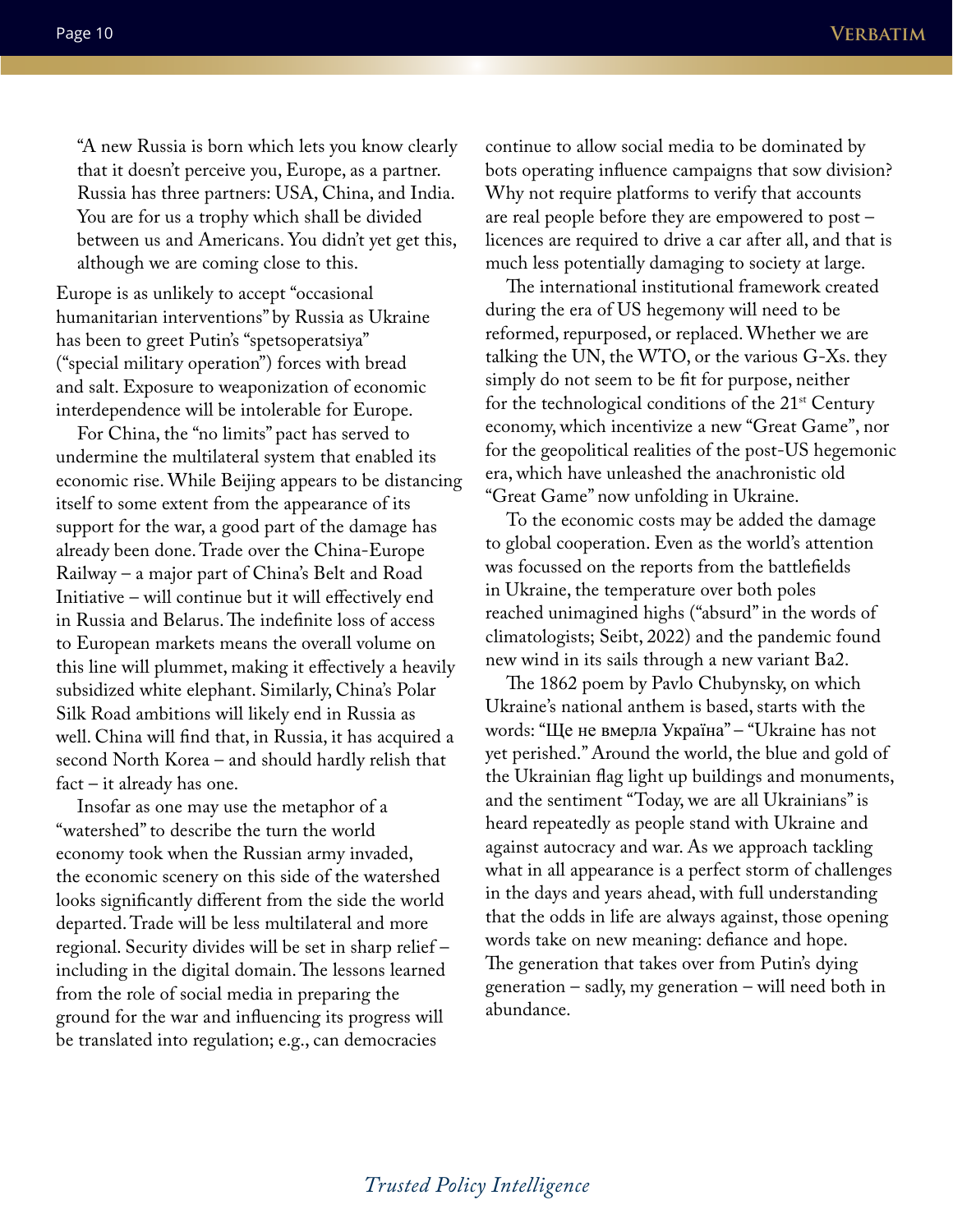#### **References:**

- Agence France-Presse. 2022a. "Japan's strong Ukraine response could reshape defence strategy amid China's moves on Taiwan, Diaoyu Islands." *South China Morning Post*, 21 March [<https://www.scmp.com/news/](https://www.scmp.com/news/asia/east-asia/article/3171219/japans-strong-ukraine-response-could-reshape-defence-strategy) [asia/east-asia/article/3171219/japans-strong-ukraine](https://www.scmp.com/news/asia/east-asia/article/3171219/japans-strong-ukraine-response-could-reshape-defence-strategy)[response-could-reshape-defence-strategy](https://www.scmp.com/news/asia/east-asia/article/3171219/japans-strong-ukraine-response-could-reshape-defence-strategy)>.
- Agence France-Presse. 2022b. "Russia's invasion inflicts nearly \$565 billion in damage on Ukraine." *Daily*  Sabah, 28 March [<https://www.dailysabah.com/](https://www.dailysabah.com/business/economy/russias-invasion-inflicts-nearly-565-billion-in-damage-on-ukraine) [business/economy/russias-invasion-inflicts-nearly-565](https://www.dailysabah.com/business/economy/russias-invasion-inflicts-nearly-565-billion-in-damage-on-ukraine) [billion-in-damage-on-ukraine](https://www.dailysabah.com/business/economy/russias-invasion-inflicts-nearly-565-billion-in-damage-on-ukraine)>.
- Almendral, Aurora. 2022. "Global shippers will deal another blow to Russian store shelves." *Quartz*, 2 March <[https://qz.com/2136317/maersk-hapag-lloyd](https://qz.com/2136317/maersk-hapag-lloyd-suspend-shipping-service-to-russia/)[suspend-shipping-service-to-russia/>](https://qz.com/2136317/maersk-hapag-lloyd-suspend-shipping-service-to-russia/).
- Arraf, Jane. 2022. "Russia Is Losing Tens of Thousands of Outward-Looking Young Professionals." *The*  New York Times, 20 March [<https://www.nytimes.](https://www.nytimes.com/2022/03/20/world/middleeast/ukraine-russia-armenia.html) [com/2022/03/20/world/middleeast/ukraine-russia](https://www.nytimes.com/2022/03/20/world/middleeast/ukraine-russia-armenia.html)[armenia.html](https://www.nytimes.com/2022/03/20/world/middleeast/ukraine-russia-armenia.html)>.
- Associated Press. 2022. "Russian stock market resumes trading under heavy restrictions." *Los Angeles Times*, 24 March <[https://www.latimes.com/business/](https://www.latimes.com/business/story/2022-03-24/russian-stock-marke-resumes-trading-under-heavy-restrictions) [story/2022-03-24/russian-stock-marke-resumes](https://www.latimes.com/business/story/2022-03-24/russian-stock-marke-resumes-trading-under-heavy-restrictions)[trading-under-heavy-restrictions](https://www.latimes.com/business/story/2022-03-24/russian-stock-marke-resumes-trading-under-heavy-restrictions)>.
- Basora, Adrian A., and Aleksandr Fisher. 2014. "Putin's "Greater Novorossiya" – The Dismemberment of Ukraine." *Foreign Policy Research Institute*, 2 May [https://www.fpri.org/article/2014/05/putins-greater](https://www.fpri.org/article/2014/05/putins-greater-novorossiya-the-dismemberment-of-ukraine/)[novorossiya-the-dismemberment-of-ukraine/.](https://www.fpri.org/article/2014/05/putins-greater-novorossiya-the-dismemberment-of-ukraine/)
- Biausque, Vincent. 2012. "The Value of Statistical Life: A Meta-Analysis." Working Party on National Environmental Policies. Paris: OECD. <[http://www.oecd.org/officialdocuments/](http://www.oecd.org/officialdocuments/displaydocument/?cote=ENV/EPOC/WPNEP(2010)9/FINAL&doclanguage=en) [displaydocument/?cote=ENV/EPOC/](http://www.oecd.org/officialdocuments/displaydocument/?cote=ENV/EPOC/WPNEP(2010)9/FINAL&doclanguage=en) [WPNEP\(2010\)9/FINAL&doclanguage=en](http://www.oecd.org/officialdocuments/displaydocument/?cote=ENV/EPOC/WPNEP(2010)9/FINAL&doclanguage=en)>.
- Buhmann, Caecilie Böck. 2014. "Traumatized refugees: morbidity, treatment and predictors of outcome." *Danish Medical Journal* 61(8): B4871.
- Busse, Matthias, and Carsten Hefeker. 2005. "Political Risk, Institutions and Foreign Direct Investment." *European Journal of Political Economy* 23(2): 397-415.
- Caixin Global. 2022. "The reshaping of the world as Ukraine war rages on." CX Daily, 16 March [<https://](https://www.caixinglobal.com/2022-03-08/cx-daily-the-reshaping-of-the-world-as-ukraine-war-rages-on-101852342.html) [www.caixinglobal.com/2022-03-08/cx-daily-the](https://www.caixinglobal.com/2022-03-08/cx-daily-the-reshaping-of-the-world-as-ukraine-war-rages-on-101852342.html)[reshaping-of-the-world-as-ukraine-war-rages](https://www.caixinglobal.com/2022-03-08/cx-daily-the-reshaping-of-the-world-as-ukraine-war-rages-on-101852342.html)[on-101852342.html](https://www.caixinglobal.com/2022-03-08/cx-daily-the-reshaping-of-the-world-as-ukraine-war-rages-on-101852342.html)>.
- Chrysopoulos, Philip. 2022a. "Defeated Axis Powers Germany and Japan Rearm After Ukraine Invasion." Greek Reporter, 9 March <[https://greekreporter.](https://greekreporter.com/2022/03/09/germany-japan-rearm-ukraine/) [com/2022/03/09/germany-japan-rearm-ukraine/>](https://greekreporter.com/2022/03/09/germany-japan-rearm-ukraine/).
	- . 2022b. "Top Ten Military Powers in the World Right Now." Greek Reporter, 1 March <[https://](https://greekreporter.com/2022/03/01/top-countries-military-army-world/) [greekreporter.com/2022/03/01/top-countries-military](https://greekreporter.com/2022/03/01/top-countries-military-army-world/)[army-world/>](https://greekreporter.com/2022/03/01/top-countries-military-army-world/).
- Ciuriak, Dan. 2020. "Economic Rents and the Contours of Conflict in the Data-Driven Economy." *CIGI Paper* 245. Waterloo: Centre for International Governance Innovation. <[https://www.cigionline.org/publications/](https://www.cigionline.org/publications/economic-rents-and-contours-conflict-data-driven-economy) [economic-rents-and-contours-conflict-data-driven](https://www.cigionline.org/publications/economic-rents-and-contours-conflict-data-driven-economy)[economy>](https://www.cigionline.org/publications/economic-rents-and-contours-conflict-data-driven-economy).
- Cliffe, Jeremy. 2022. "Russia's invasion of Ukraine changes everything." The New Statesman, 24 February [<https://](https://www.newstatesman.com/international-politics/geopolitics/2022/02/russias-invasion-of-ukraine-changes-everything) [www.newstatesman.com/international-politics/](https://www.newstatesman.com/international-politics/geopolitics/2022/02/russias-invasion-of-ukraine-changes-everything) [geopolitics/2022/02/russias-invasion-of-ukraine](https://www.newstatesman.com/international-politics/geopolitics/2022/02/russias-invasion-of-ukraine-changes-everything)[changes-everything](https://www.newstatesman.com/international-politics/geopolitics/2022/02/russias-invasion-of-ukraine-changes-everything)>.
- Daniel, Will. 2022. "Experts say more 'dark days' are ahead for the Russian ruble as the invasion of Ukraine continues." Fortune, 15 March [<https://fortune.](https://fortune.com/2022/03/15/russian-ruble-expert-opinion-invasion-ukraine-continues/) [com/2022/03/15/russian-ruble-expert-opinion](https://fortune.com/2022/03/15/russian-ruble-expert-opinion-invasion-ukraine-continues/)[invasion-ukraine-continues/](https://fortune.com/2022/03/15/russian-ruble-expert-opinion-invasion-ukraine-continues/)>.
- Dempsey, Judy. 2022. "Russia's Invasion of Ukraine Changes Everything." *Carnegie Europe*, 25 February <[https://carnegieeurope.eu/strategiceurope/86525>](https://carnegieeurope.eu/strategiceurope/86525).
- Deutsche Welle. 2022. "Germany commits €100 billion to defense spending." *Deutsche Welle*, 27 February [<https://](https://www.dw.com/en/germany-commits-100-billion-to-defense-spending/a-60933724) [www.dw.com/en/germany-commits-100-billion-to](https://www.dw.com/en/germany-commits-100-billion-to-defense-spending/a-60933724)[defense-spending/a-60933724](https://www.dw.com/en/germany-commits-100-billion-to-defense-spending/a-60933724)>.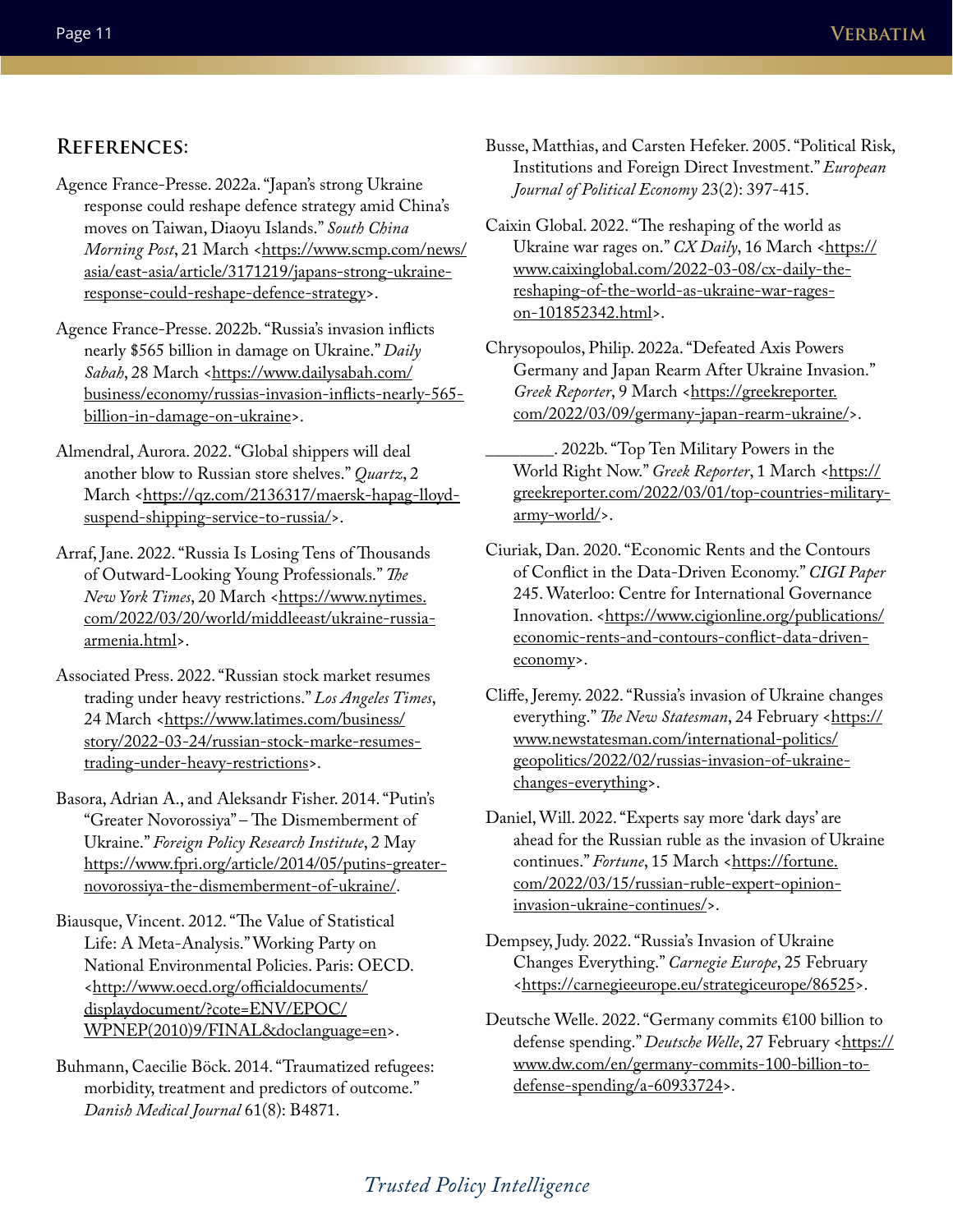- Du, Lisa, and Nick Wadhams. 2022. "China Damps U.S. Concern on Russian Sanctions by Drilling Into Their Details." *Bloomberg News*, 25 March <[https://www.bnnbloomberg.ca/china-damps-u-s](https://www.bnnbloomberg.ca/china-damps-u-s-concern-on-russian-sanctions-by-drilling-into-their-details-1.1743108)[concern-on-russian-sanctions-by-drilling-into-their](https://www.bnnbloomberg.ca/china-damps-u-s-concern-on-russian-sanctions-by-drilling-into-their-details-1.1743108)[details-1.1743108>](https://www.bnnbloomberg.ca/china-damps-u-s-concern-on-russian-sanctions-by-drilling-into-their-details-1.1743108).
- Egel, Daniel, Adam R. Grissom, John P. Godges, Jennifer Kavanagh, and Howard J. Shatz. 2016. *Estimating the Value of Overseas Security Commitments*. Santa Monica: The Rand Corporation. <[https://www.rand.](https://www.rand.org/content/dam/rand/pubs/research_reports/RR500/RR518/RAND_RR518.pdf) [org/content/dam/rand/pubs/research\\_reports/RR500/](https://www.rand.org/content/dam/rand/pubs/research_reports/RR500/RR518/RAND_RR518.pdf) [RR518/RAND\\_RR518.pdf>](https://www.rand.org/content/dam/rand/pubs/research_reports/RR500/RR518/RAND_RR518.pdf).
- Elder Jr, Glen H., Elizabeth C. Clipp, James Scott Brown, Leslie R. Martin, and Howard W. Friedman. 2009. "The Life-Long Mortality Risks Of World War II Experiences." *Research on Aging* 31(4): 391-412.
- Elliott, Larry. 2022. "Ukraine economy could shrink by up to 35% in 2022, says IMF." *The Guardian*, 14 March <[https://www.theguardian.com/business/2022/mar/14/](https://www.theguardian.com/business/2022/mar/14/ukraine-economy-shrink-2022-imf-russia-war) [ukraine-economy-shrink-2022-imf-russia-war](https://www.theguardian.com/business/2022/mar/14/ukraine-economy-shrink-2022-imf-russia-war)>.
- Eurofighter. 2019. "New Eurofighter electronic combat role (ECR) concept presented at the IFC." *Press Release*, 12 November <[https://www.eurofighter.com/news-and](https://www.eurofighter.com/news-and-events/2019/11/new-eurofighter-electronic-combat-role-ecr-concept-presented-at-the-ifc)[events/2019/11/new-eurofighter-electronic-combat](https://www.eurofighter.com/news-and-events/2019/11/new-eurofighter-electronic-combat-role-ecr-concept-presented-at-the-ifc)[role-ecr-concept-presented-at-the-ifc](https://www.eurofighter.com/news-and-events/2019/11/new-eurofighter-electronic-combat-role-ecr-concept-presented-at-the-ifc)>.
- European Commission. 2022. "Winter 2022 Economic Forecast: Growth expected to regain traction after winter slowdown." Press Release, 10 February <[https://](https://ec.europa.eu/info/business-economy-euro/economic-performance-and-forecasts/economic-forecasts/winter-2022-economic-forecast-growth-expected-regain-traction-after-winter-slowdown_en) [ec.europa.eu/info/business-economy-euro/economic](https://ec.europa.eu/info/business-economy-euro/economic-performance-and-forecasts/economic-forecasts/winter-2022-economic-forecast-growth-expected-regain-traction-after-winter-slowdown_en)[performance-and-forecasts/economic-forecasts/winter-](https://ec.europa.eu/info/business-economy-euro/economic-performance-and-forecasts/economic-forecasts/winter-2022-economic-forecast-growth-expected-regain-traction-after-winter-slowdown_en)[2022-economic-forecast-growth-expected-regain](https://ec.europa.eu/info/business-economy-euro/economic-performance-and-forecasts/economic-forecasts/winter-2022-economic-forecast-growth-expected-regain-traction-after-winter-slowdown_en)[traction-after-winter-slowdown\\_en](https://ec.europa.eu/info/business-economy-euro/economic-performance-and-forecasts/economic-forecasts/winter-2022-economic-forecast-growth-expected-regain-traction-after-winter-slowdown_en)>.
- Fujita, Eiichi. 2022. "Ukraine–Russia conflict Have nonfinancial assets become impaired?" *KPMG*, 23 March <[https://home.kpmg/xx/en/home/insights/2020/03/](https://home.kpmg/xx/en/home/insights/2020/03/covid-19-assets-1a.html) [covid-19-assets-1a.html>](https://home.kpmg/xx/en/home/insights/2020/03/covid-19-assets-1a.html).
- Graham, Niels and Inbar Pe'er. 2022. "Putin's invasion of Ukraine threatens a global wheat crisis." *The Atlantic*  Council, 22 March <[https://www.atlanticcouncil.org/](https://www.atlanticcouncil.org/blogs/econographics/putins-invasion-of-ukraine-could-spark-a-global-food-crisis/) [blogs/econographics/putins-invasion-of-ukraine-could](https://www.atlanticcouncil.org/blogs/econographics/putins-invasion-of-ukraine-could-spark-a-global-food-crisis/)[spark-a-global-food-crisis/>](https://www.atlanticcouncil.org/blogs/econographics/putins-invasion-of-ukraine-could-spark-a-global-food-crisis/).
- Haim, Dotan A. 2016. "Alliance networks and trade: The effect of indirect political alliances on bilateral trade flows." *Journal of Peace Research* 53(3): 472-490.
- Härkänen, Tommi, Kari Kuulasmaa, Laura Sares-Jäske, Pekka Jousilahti, Markku Peltonen, Katja Borodulin, Paul Knekt, and Seppo Koskinen. 2020. "Estimating expected life-years and risk factor associations with mortality in Finland: cohort study." *BMJ Open* 10(3): e033741.
- Hille, Peter. 2022. "F-35: Why Germany is opting for the US-made stealth fighter jet." *Deutsche Well*, 16 March <[https://www.dw.com/en/f-35-why-germany](https://www.dw.com/en/f-35-why-germany-is-opting-for-the-us-made-stealth-fighter-jet/a-61152127#:~:text=%22There%20are%20military%20reasons%20in,capability%2C%22%20he%20told%20DW.)[is-opting-for-the-us-made-stealth-fighter-jet/a-](https://www.dw.com/en/f-35-why-germany-is-opting-for-the-us-made-stealth-fighter-jet/a-61152127#:~:text=%22There%20are%20military%20reasons%20in,capability%2C%22%20he%20told%20DW.)[61152127#:~:text=%22There%20are%20military%20](https://www.dw.com/en/f-35-why-germany-is-opting-for-the-us-made-stealth-fighter-jet/a-61152127#:~:text=%22There%20are%20military%20reasons%20in,capability%2C%22%20he%20told%20DW.) [reasons%20in,capability%2C%22%20he%20told%20](https://www.dw.com/en/f-35-why-germany-is-opting-for-the-us-made-stealth-fighter-jet/a-61152127#:~:text=%22There%20are%20military%20reasons%20in,capability%2C%22%20he%20told%20DW.) [DW.>](https://www.dw.com/en/f-35-why-germany-is-opting-for-the-us-made-stealth-fighter-jet/a-61152127#:~:text=%22There%20are%20military%20reasons%20in,capability%2C%22%20he%20told%20DW.).
- IMF. 2021. *World Economic Outlook Database, October 2021*. Washington DC: International Monetary Fund.
- Kalb, Marvin. 2022. "Commentary." *Around the halls: Implications of Russia's invasion of Ukraine*. Washington, D.C.: The Brookings Institution, 25 February. <[https://www.brookings.edu/blog/order-from](https://www.brookings.edu/blog/order-from-chaos/2022/02/25/around-the-halls-implications-of-russias-invasion-of-ukraine/)[chaos/2022/02/25/around-the-halls-implications-of](https://www.brookings.edu/blog/order-from-chaos/2022/02/25/around-the-halls-implications-of-russias-invasion-of-ukraine/)[russias-invasion-of-ukraine/](https://www.brookings.edu/blog/order-from-chaos/2022/02/25/around-the-halls-implications-of-russias-invasion-of-ukraine/)>.
- Karnitschnigg, Matt. 2022. "'We misjudged Putin,' Merkel's longtime foreign policy adviser Christoph Heusgen says on German TV. #NoShit." *Twitter*, 20 March <[https://twitter.com/MKarnitschnig/](https://twitter.com/MKarnitschnig/status/1505656632407121923) [status/1505656632407121923](https://twitter.com/MKarnitschnig/status/1505656632407121923)>.
- Karunungan, Lilian, and Ruth Carson. 2022. "Russian Bond Yields Soar as Market Reopens After Ukraine Invasion." *Bloomberg*, 21 March [<https://www.](https://www.bloombergquint.com/onweb/russia-buys-bonds-to-curb-volatility-as-local-trading-resumes) [bloombergquint.com/onweb/russia-buys-bonds-to](https://www.bloombergquint.com/onweb/russia-buys-bonds-to-curb-volatility-as-local-trading-resumes)[curb-volatility-as-local-trading-resumes](https://www.bloombergquint.com/onweb/russia-buys-bonds-to-curb-volatility-as-local-trading-resumes)>.
- Kim, Patricia M. 2022. "China's choices and the fate of the post-post-Cold War era." *Brookings*, 8 March <[https://www.brookings.edu/blog/order-from](https://www.brookings.edu/blog/order-from-chaos/2022/03/08/chinas-choices-and-the-fate-of-the-post-post-cold-war-era/)[chaos/2022/03/08/chinas-choices-and-the-fate-of-the](https://www.brookings.edu/blog/order-from-chaos/2022/03/08/chinas-choices-and-the-fate-of-the-post-post-cold-war-era/)[post-post-cold-war-era/](https://www.brookings.edu/blog/order-from-chaos/2022/03/08/chinas-choices-and-the-fate-of-the-post-post-cold-war-era/)>.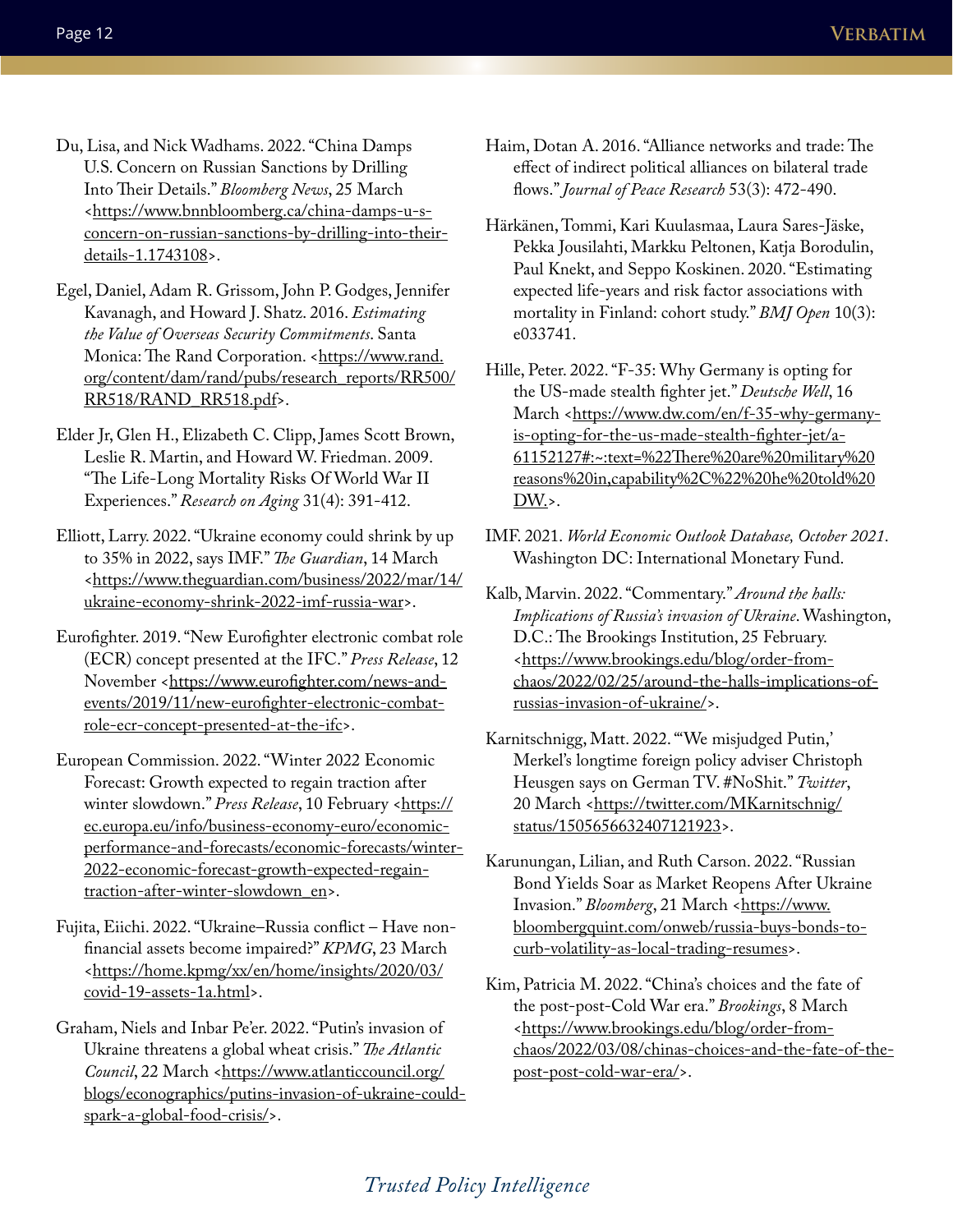- Kusa, Iliya. 2022. "Why Putin's War on Ukraine Will Change Everything." *Kennan Institute*, 2 March <[https://www.wilsoncenter.org/blog-post/why-putins](https://www.wilsoncenter.org/blog-post/why-putins-war-ukraine-will-change-everything)[war-ukraine-will-change-everything>](https://www.wilsoncenter.org/blog-post/why-putins-war-ukraine-will-change-everything).
- Le Monde Diplomatique. 2022. Chapeau commentary for Llobet, Anaïs. 2018. "It's about Russia, not God." *Le*  Monde Diplomatique, 15 March [<https://mondediplo.](https://mondediplo.com/2018/04/12russia-church) [com/2018/04/12russia-church>](https://mondediplo.com/2018/04/12russia-church).
- Leggett, Theo. 2022. "Russia hits back at Western sanctions with export bans." *BBC News*, 10 March [<https://www.](https://www.bbc.com/news/business-60689279) [bbc.com/news/business-60689279>](https://www.bbc.com/news/business-60689279).
- Lerner, Abba P. 1936. "The Symmetry Between Import and Export Taxes." *Economica* 3.11: 306-313.
- Liesman, Steve. 2022. "War fallout: U.S. economy to slow, Europe risks recession and Russia to suffer doubledigit decline." CNBC, 6 March <[https://www.cnbc.](https://www.cnbc.com/2022/03/06/war-fallout-us-economy-to-slow-europe-risks-recession-and-russia-to-suffer-double-digit-decline.html) [com/2022/03/06/war-fallout-us-economy-to-slow](https://www.cnbc.com/2022/03/06/war-fallout-us-economy-to-slow-europe-risks-recession-and-russia-to-suffer-double-digit-decline.html)[europe-risks-recession-and-russia-to-suffer-double](https://www.cnbc.com/2022/03/06/war-fallout-us-economy-to-slow-europe-risks-recession-and-russia-to-suffer-double-digit-decline.html)[digit-decline.html](https://www.cnbc.com/2022/03/06/war-fallout-us-economy-to-slow-europe-risks-recession-and-russia-to-suffer-double-digit-decline.html)>.
- Long, Andrew G. 2008. "Bilateral Trade in the Shadow of Armed Conflict." *International Studies Quarterly* 52(1): 81-101.
- Major, Claudia, and Christian Mölling. 2022. "The War in Ukraine Just Caused a Revolution in German Military Affairs." World Politics Review, 22 March [<https://](https://www.worldpoliticsreview.com/articles/30413/germany-defense-spending-hike-is-a-revolution-in-military-affairs) [www.worldpoliticsreview.com/articles/30413/germany](https://www.worldpoliticsreview.com/articles/30413/germany-defense-spending-hike-is-a-revolution-in-military-affairs)[defense-spending-hike-is-a-revolution-in-military](https://www.worldpoliticsreview.com/articles/30413/germany-defense-spending-hike-is-a-revolution-in-military-affairs)[affairs](https://www.worldpoliticsreview.com/articles/30413/germany-defense-spending-hike-is-a-revolution-in-military-affairs)>.
- McKinsey. 2022. "Worst-case scenario of Ukraine war includes US recession." *McKinsey & Company*, 23 March <[https://www.consulting.us/news/7398/](https://www.consulting.us/news/7398/mckinsey-worst-case-scenario-of-ukraine-war-includes-us-recession) [mckinsey-worst-case-scenario-of-ukraine-war](https://www.consulting.us/news/7398/mckinsey-worst-case-scenario-of-ukraine-war-includes-us-recession)[includes-us-recession](https://www.consulting.us/news/7398/mckinsey-worst-case-scenario-of-ukraine-war-includes-us-recession)>.
- Mearsheimer, John. 2015. "UnCommon Core: The Causes and Consequences of the Ukraine Crisis." Presentation at the University of Chicago Alumni weekend, 4-7 June <[https://www.youtube.com/watch?app=desktop&v=Jr](https://www.youtube.com/watch?app=desktop&v=JrMiSQAGOS4) [MiSQAGOS4>](https://www.youtube.com/watch?app=desktop&v=JrMiSQAGOS4).
- Mulder, Nicholas. 2022. "The Toll of Economic War: How Sanctions on Russia Will Upend the Global Order." Foreign Affairs, 22 March [<https://www.foreignaffairs.](https://www.foreignaffairs.com/articles/russian-federation/2022-03-22/toll-economic-war?utm_medium=newsletters&utm_source=twofa&utm_campaign=What%20If%20Russia%20Makes%20a%20Deal?&utm_content=20220325&utm_term=FA%20This%20Week%20-%20112017) [com/articles/russian-federation/2022-03-22/toll](https://www.foreignaffairs.com/articles/russian-federation/2022-03-22/toll-economic-war?utm_medium=newsletters&utm_source=twofa&utm_campaign=What%20If%20Russia%20Makes%20a%20Deal?&utm_content=20220325&utm_term=FA%20This%20Week%20-%20112017)[economic-war?utm\\_medium=newsletters&utm\\_](https://www.foreignaffairs.com/articles/russian-federation/2022-03-22/toll-economic-war?utm_medium=newsletters&utm_source=twofa&utm_campaign=What%20If%20Russia%20Makes%20a%20Deal?&utm_content=20220325&utm_term=FA%20This%20Week%20-%20112017) [source=twofa&utm\\_campaign=What%20](https://www.foreignaffairs.com/articles/russian-federation/2022-03-22/toll-economic-war?utm_medium=newsletters&utm_source=twofa&utm_campaign=What%20If%20Russia%20Makes%20a%20Deal?&utm_content=20220325&utm_term=FA%20This%20Week%20-%20112017) [If%20Russia%20Makes%20a%20Deal?&utm\\_](https://www.foreignaffairs.com/articles/russian-federation/2022-03-22/toll-economic-war?utm_medium=newsletters&utm_source=twofa&utm_campaign=What%20If%20Russia%20Makes%20a%20Deal?&utm_content=20220325&utm_term=FA%20This%20Week%20-%20112017) [content=20220325&utm\\_term=FA%20This%20](https://www.foreignaffairs.com/articles/russian-federation/2022-03-22/toll-economic-war?utm_medium=newsletters&utm_source=twofa&utm_campaign=What%20If%20Russia%20Makes%20a%20Deal?&utm_content=20220325&utm_term=FA%20This%20Week%20-%20112017) [Week%20-%20112017](https://www.foreignaffairs.com/articles/russian-federation/2022-03-22/toll-economic-war?utm_medium=newsletters&utm_source=twofa&utm_campaign=What%20If%20Russia%20Makes%20a%20Deal?&utm_content=20220325&utm_term=FA%20This%20Week%20-%20112017)>.
- Navrud, Ståle, and Henrik Lindhjem. 2011. "Valuing Mortality Risk Reductions in Regulatory Analysis of Environmental, Health and Transport Policies: Policy Implications." *Working Party on Integrating Environmental and Economic Policies*. Paris: OECD.
- OECD. 2022. *OECD Economic Outlook, Interim Report March 2022: Economic and Social Impacts and Policy Implications of the War in Ukraine*. Paris: OECD Publishing.
- Ostroff, Caitlin. 2022a. "Russia's Central Bank More Than Doubles Interest Rates in Response to Sanctions." The Wall Street Journal, 28 February [<https://](https://www.wsj.com/livecoverage/russia-ukraine-latest-news-2022-02-28/card/russia-s-central-bank-more-than-doubles-interest-rates-in-response-to-sanctions-p7602Gbo1YpFdLBardRo) [www.wsj.com/livecoverage/russia-ukraine-latest](https://www.wsj.com/livecoverage/russia-ukraine-latest-news-2022-02-28/card/russia-s-central-bank-more-than-doubles-interest-rates-in-response-to-sanctions-p7602Gbo1YpFdLBardRo)[news-2022-02-28/card/russia-s-central-bank-more](https://www.wsj.com/livecoverage/russia-ukraine-latest-news-2022-02-28/card/russia-s-central-bank-more-than-doubles-interest-rates-in-response-to-sanctions-p7602Gbo1YpFdLBardRo)[than-doubles-interest-rates-in-response-to-sanctions](https://www.wsj.com/livecoverage/russia-ukraine-latest-news-2022-02-28/card/russia-s-central-bank-more-than-doubles-interest-rates-in-response-to-sanctions-p7602Gbo1YpFdLBardRo)[p7602Gbo1YpFdLBardRo](https://www.wsj.com/livecoverage/russia-ukraine-latest-news-2022-02-28/card/russia-s-central-bank-more-than-doubles-interest-rates-in-response-to-sanctions-p7602Gbo1YpFdLBardRo)>.
- Ostroff, Caitlin. 2022b. "Russian Banks Lend to Each Other Despite Economic Risk." *The Wall Street*  Journal, 2 March [<https://www.wsj.com/livecoverage/](https://www.wsj.com/livecoverage/russia-ukraine-latest-news-2022-03-02/card/russian-banks-lend-to-each-other-despite-economic-risk-TzcGQevK5CCCnxLib15U) [russia-ukraine-latest-news-2022-03-02/card/russian](https://www.wsj.com/livecoverage/russia-ukraine-latest-news-2022-03-02/card/russian-banks-lend-to-each-other-despite-economic-risk-TzcGQevK5CCCnxLib15U)[banks-lend-to-each-other-despite-economic-risk-](https://www.wsj.com/livecoverage/russia-ukraine-latest-news-2022-03-02/card/russian-banks-lend-to-each-other-despite-economic-risk-TzcGQevK5CCCnxLib15U)[TzcGQevK5CCCnxLib15U>](https://www.wsj.com/livecoverage/russia-ukraine-latest-news-2022-03-02/card/russian-banks-lend-to-each-other-despite-economic-risk-TzcGQevK5CCCnxLib15U).
- Polachek, Solomon W., and Carlos Seiglie. 2007. "Trade, Peace and Democracy: An Analysis of Dyadic Dispute." Chapter 31 in Todd Sandler and Keith Hartley (eds), *Handbook of Defense Economics*, Volume 2: 1017-1073. Amsterdam: Elsevier.
- Popken, Ben, and Kelly Cobiella. 2017. "Russian troll describes work in the infamous misinformation factory." *NBC News*, 16 November <[https://www.nbcnews.](https://www.nbcnews.com/news/all/russian-troll-describes-work-infamous-misinformation-factory-n821486) [com/news/all/russian-troll-describes-work-infamous](https://www.nbcnews.com/news/all/russian-troll-describes-work-infamous-misinformation-factory-n821486)[misinformation-factory-n821486>](https://www.nbcnews.com/news/all/russian-troll-describes-work-infamous-misinformation-factory-n821486).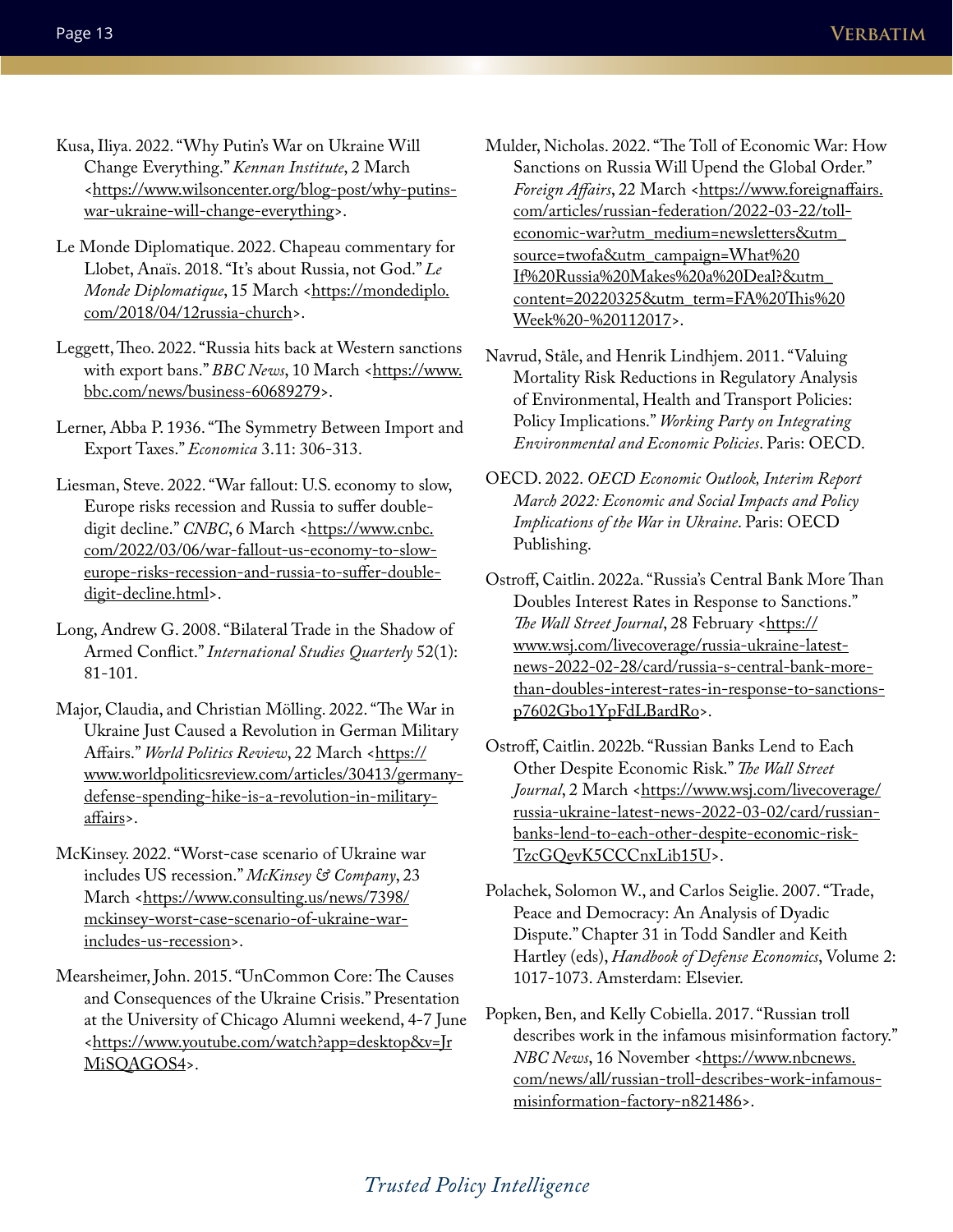- Putin, Vladimir. 2021. "On the Historical Unity of Russians and Ukrainians." *Kremlin*, 12 July [<http://en.kremlin.](http://en.kremlin.ru/events/president/news/66181) [ru/events/president/news/66181>](http://en.kremlin.ru/events/president/news/66181).
- Ramcharran, Harri. 1999. "Foreign direct investment and country risk: Further empirical evidence." *Global Economic Review* 28(3): 49-59.
- Reuters. 2022a. "Western sanctions lead Russia's shipping trade to slide, data shows." *Daily Sabah*, 10 March <[https://www.dailysabah.com/business/economy/](https://www.dailysabah.com/business/economy/western-sanctions-lead-russias-shipping-trade-to-slide-data-shows) [western-sanctions-lead-russias-shipping-trade-to](https://www.dailysabah.com/business/economy/western-sanctions-lead-russias-shipping-trade-to-slide-data-shows)[slide-data-shows](https://www.dailysabah.com/business/economy/western-sanctions-lead-russias-shipping-trade-to-slide-data-shows)>.

\_\_\_\_\_\_. 2022b. "Maersk calls at Russian ports to pick up 50,000 stranded containers." *Financial Post*, 15 March <[https://financialpost.com/pmn/business-pmn/maersk](https://financialpost.com/pmn/business-pmn/maersk-calls-at-russian-ports-to-pick-up-50000-stranded-containers)[calls-at-russian-ports-to-pick-up-50000-stranded](https://financialpost.com/pmn/business-pmn/maersk-calls-at-russian-ports-to-pick-up-50000-stranded-containers)[containers](https://financialpost.com/pmn/business-pmn/maersk-calls-at-russian-ports-to-pick-up-50000-stranded-containers)>.

- Ryall, Julian. 2022. "Ukraine crisis: Russian warships in waters off Japan are a warning to Tokyo against siding with US, experts say." *This Week in Asia*, 16 February <[https://www.scmp.com/week-asia/politics/](https://www.scmp.com/week-asia/politics/article/3167289/ukraine-crisis-russian-warships-waters-japan-are-warning-tokyo) [article/3167289/ukraine-crisis-russian-warships](https://www.scmp.com/week-asia/politics/article/3167289/ukraine-crisis-russian-warships-waters-japan-are-warning-tokyo)[waters-japan-are-warning-tokyo](https://www.scmp.com/week-asia/politics/article/3167289/ukraine-crisis-russian-warships-waters-japan-are-warning-tokyo)>.
- Rytvinskaya, Valeria. 2022. "Maersk to completely leave Russia and sell its Russian assets." *Trans.Info*, 22 March <<https://trans.info/en/russia-maersk-281292>>.
- Schiffling, Sarah, and Nikolaos Valantasis Kanellos. 2022. "Five ways supply chains will be hit by war in Ukraine." Inside Logistics, 25 February <[https://www.](https://www.insidelogistics.ca/features/five-ways-supply-chains-will-be-hit-by-war-in-ukraine/) [insidelogistics.ca/features/five-ways-supply-chains](https://www.insidelogistics.ca/features/five-ways-supply-chains-will-be-hit-by-war-in-ukraine/)[will-be-hit-by-war-in-ukraine/](https://www.insidelogistics.ca/features/five-ways-supply-chains-will-be-hit-by-war-in-ukraine/)>.
- Schmies, Oxana. 2022. "The Zeitenwende: Has Germany Changed?" *Center for European Policy Analysis* (CEPA), 24 March <[https://cepa.org/the-zeitenwende-has](https://cepa.org/the-zeitenwende-has-germany-changed/)[germany-changed/>](https://cepa.org/the-zeitenwende-has-germany-changed/).
- Secker, Graham. 2022. "Stagflation Pressure Meets Pricing Power." *Transcript*, 8 March <[https://www.](https://www.morganstanley.com/ideas/thoughts-on-the-market-european-equities) [morganstanley.com/ideas/thoughts-on-the-market](https://www.morganstanley.com/ideas/thoughts-on-the-market-european-equities)[european-equities>](https://www.morganstanley.com/ideas/thoughts-on-the-market-european-equities).
- Seibt, Sébastian. 2022. "Polar regions record 'absurd' high temperatures: Weather quirk or unprecedented bad news?" *France24*, 24 March [<https://www.](https://www.france24.com/en/science/20220324-polar-regions-record-absurd-high-temperatures-weather-quirk-or-unprecedented-bad-news) [france24.com/en/science/20220324-polar-regions](https://www.france24.com/en/science/20220324-polar-regions-record-absurd-high-temperatures-weather-quirk-or-unprecedented-bad-news)[record-absurd-high-temperatures-weather-quirk-or](https://www.france24.com/en/science/20220324-polar-regions-record-absurd-high-temperatures-weather-quirk-or-unprecedented-bad-news)[unprecedented-bad-news>](https://www.france24.com/en/science/20220324-polar-regions-record-absurd-high-temperatures-weather-quirk-or-unprecedented-bad-news).
- Singleton, Craig. 2022. "Don't Buy the Xi-Putin Hype." Foreign Policy, 8 February <[https://foreignpolicy.](https://foreignpolicy.com/2022/02/08/xi-putin-summit-china-russia-alliance/) [com/2022/02/08/xi-putin-summit-china-russia](https://foreignpolicy.com/2022/02/08/xi-putin-summit-china-russia-alliance/)[alliance/>](https://foreignpolicy.com/2022/02/08/xi-putin-summit-china-russia-alliance/).
- Sonnenfeld, Jeffrey, and Steven Tian. 2022. "A widely shared list of U.S. companies leaving and staying in Russia is holding business leaders accountable." *Fortune*, 16 March <[https://fortune.com/2022/03/16/](https://fortune.com/2022/03/16/companies-leaving-russia-list-accountability/) [companies-leaving-russia-list-accountability/>](https://fortune.com/2022/03/16/companies-leaving-russia-list-accountability/).
- Sonnenfeld, Jeffrey, Wiktor Babinski, Ricardo Barcelo, Forrest Michael Bomann, Samuel Choi, Drew D'Alelio, Hunter Harmon, Georgia Hirsty, Mateusz Kasprowicz, Cate Littlefield, Rémi Moët-Buonaparte, Jeremy Perkins, Magdalena Rego, Franek Sokolowski, Steven Tian, Michal Wyrebkowski, and Steven Zaslavsky. 2022. "Over 400 Companies Have Withdrawn from Russia—But Some Remain." *Yale School of Management*, 29 March <[https://som.yale.edu/story/2022/over-400](https://som.yale.edu/story/2022/over-400-companies-have-withdrawn-russia-some-remain) [companies-have-withdrawn-russia-some-remain>](https://som.yale.edu/story/2022/over-400-companies-have-withdrawn-russia-some-remain).
- Spisak, Anton. 2022. "Sanctioning Russia: Where Does the West Go Next?" *Tony Blair Institute for Global Change*, 24 March <[https://institute.global/policy/sanctioning](https://institute.global/policy/sanctioning-russia-where-does-west-go-next)[russia-where-does-west-go-next>](https://institute.global/policy/sanctioning-russia-where-does-west-go-next).
- Statista. 2022. "Largest stock exchanges in Europe as of January 2021, by domestic market capitalization." *Statista* [<https://www.statista.com/statistics/693587/](https://www.statista.com/statistics/693587/stock-exchanges-market-capitalization-europe/) [stock-exchanges-market-capitalization-europe/>](https://www.statista.com/statistics/693587/stock-exchanges-market-capitalization-europe/).
- Sullivan, Margaret. 2022. "Putin's full-scale information war got a key assist from Donald Trump and right-wing media." The Washington Post, 6 March [<https://](https://www.washingtonpost.com/media/2022/03/06/putin-information-war-trump/) [www.washingtonpost.com/media/2022/03/06/putin](https://www.washingtonpost.com/media/2022/03/06/putin-information-war-trump/)[information-war-trump/](https://www.washingtonpost.com/media/2022/03/06/putin-information-war-trump/)>.